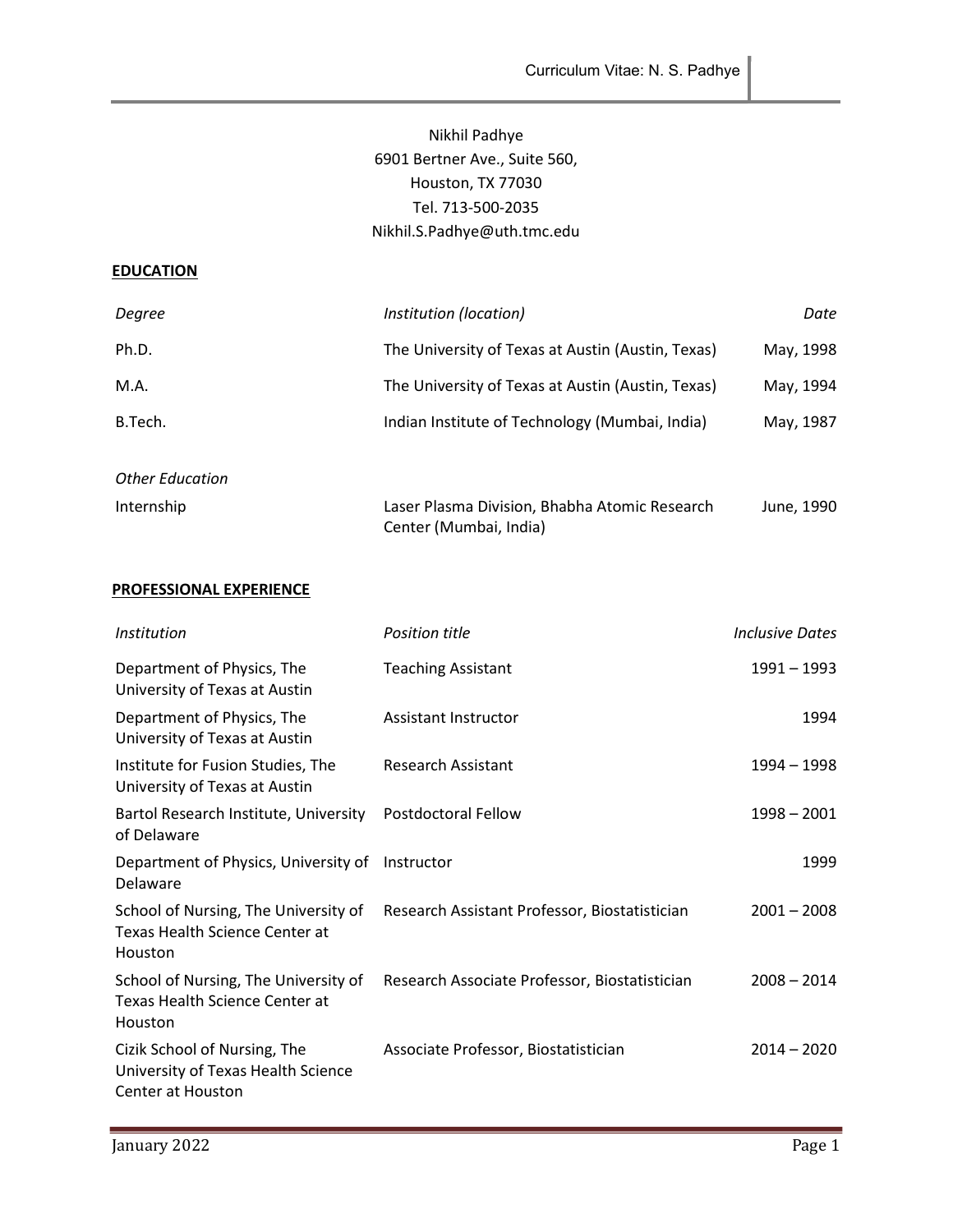| Cizik School of Nursing, The       | Professor, Biostatistician | $2020 - present$ |
|------------------------------------|----------------------------|------------------|
| University of Texas Health Science |                            |                  |
| Center at Houston                  |                            |                  |

### **HONORS & AWARDS** (past to current)

| Award                                                                                                                                                                                     | <b>Awarding Organization</b>                                                                                                                             | Date     |
|-------------------------------------------------------------------------------------------------------------------------------------------------------------------------------------------|----------------------------------------------------------------------------------------------------------------------------------------------------------|----------|
| <b>Invited Plenary Speaker</b>                                                                                                                                                            | 4th International Conference on Computer<br>Applications in Electrical Engineering Recent<br>Advances, Indian Institute of Technology,<br>Roorkee, India | Feb 2010 |
| Invited Contributor of Book Chapter<br>in: Nursing, Caring, and Complexity<br>Science, edited by Alice Davidson et<br>al., published by Springer, New York.                               | AJN Book of the Year Winner in Professional<br>Development and Issues                                                                                    | 2011     |
| First Place, Abstract for Podium<br>Presentation, Hanneman, S. K.,<br>Kamat, S., Padhye, N. S., Whitehead,<br>L. W., "Effect of Light at Night on<br>Salivary Interleukin (IL)-6 Levels." | Cizik School of Nursing Research Day Organizing<br>Committee                                                                                             | Apr 2017 |

### **GRANTS**

### Research Grants

Heart Rate Variability During Transition to Extrauterine Life (R01 HD36767), NIH/NICHD, Co-Investigator (M. T. Verklan, PI), \$743,882, 1998 – 2003.

Age-related differences in female circadian temperature rhythms, PARTNERS Research Award, Biostatistician (S. K. Hanneman, PI), \$4,691, 2001.

Effects of noise on newborns < 1000 g birthweight (R01 HD42639), NIH/NICHD, Co-Investigator (R. E. Lasky, PI), \$972,267, 2004 – 2008.

Comparison of Circadian Biomarkers in Women: Pilot Study, PARTNERS Research Award, Biostatistician (S. K. Hanneman, PI), \$19,200, 2005.

Preventing Pressure Ulcers: A Multi-site RCT in Nursing Facilities (R01 NR009680), Co-Investigator (N. Bergstrom, PI), \$2,887,511, 2007-2011.

Heart Rate Variability and Cardiac Time Intervals in Neonates with Congenital Heart Anomalies, Howell Grant, Co-Investigator (M. T. Verklan, PI), \$25,000, 2009.

Symptom Management Program for Hemodialysis Patients, PARTNERS Research Grant, Biostatistician (F. Danquah, PI), 2011-2012.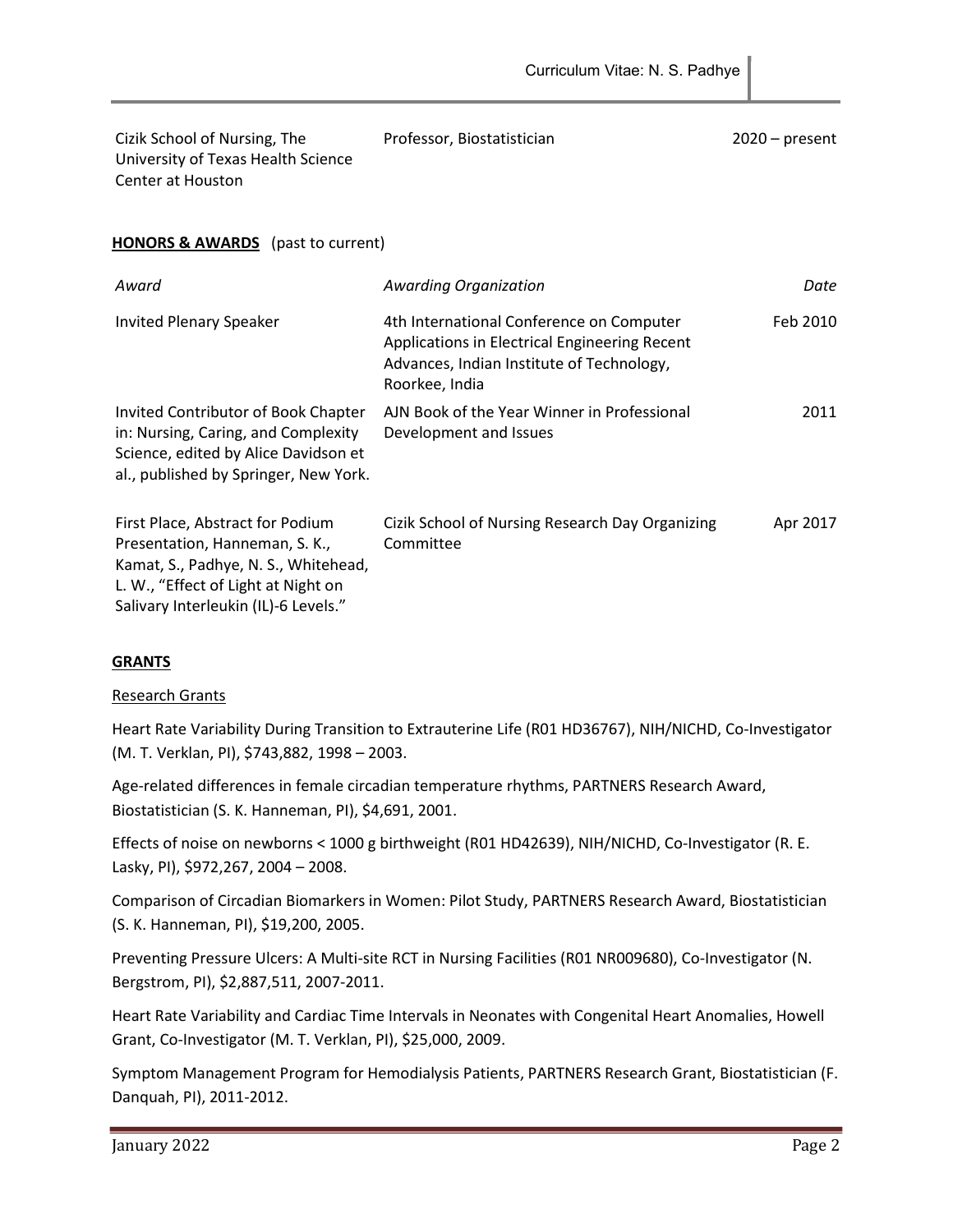Diabetes Go Mobile!- A Pilot Study Testing the Effect of a Behavioral Intervention with Smart Phone Based Self-Monitoring on Weight Loss, PARTNERS Research Grant, Biostatistician (J. Wang, PI). \$11,000, Sep 2011 – Sep 2013.

Implementing a Multiple Behavior Self-Monitoring Intervention within a Diabetes Education Program, 2013 American Association of Diabetes Educators/Sigma Theta Tau International Grant, Biostatistician (J. Wang, PI). \$6,000, May 2013 – Apr 2014.

Biobehavioral profiles of attachment to cats in community dwelling elderly, ISAZ/Waltham Research Grant, Biostatistician (S. Branson, PI), \$45,000, Sep 2014 – Aug 2016.

Cranial stimulation for symptom reduction in the palliative care setting, Center for Clinical and Translational Sciences Grant, Co-Investigator (D. Kang, PI), \$33,000, Jan 2015 – Dec 2015.

Interdisciplinary Nursing Quality Research Initiative, Robert Wood Johnson Foundation Grant, Statistician (D. Grimes, PI), Extension Period Apr 2015 – Jun 2015.

Biobehavioral Effects of Therapy Dog Visitation in Elderly Intensive Care Unit Patients: a Pilot and Feasibility Study, Human Animal Bond Research Initiative Foundation/Morris Animal Foundation, Biostatistician (S. Branson, PI), \$5,923, May 2015 – Oct 2016.

Development of a HIV Risk Estimator to Predict Imminent HIV Risk Behaviors in Homeless Youth (subcontract of R25 HD045810 from the University of California San Francisco Center for AIDS Prevention Studies (CAPS)), NIH/NICHD, Co-Investigator (D. Santa-Maria, PI), \$20,000, Sep 2016 – Aug 2017.

Everything in moderation? Dietary diversity, diet quality and cardiovascular health, Scientist Development Grant, American Heart Association, Co-Investigator (M. Otto, PI), \$230,000, Jul 2017 – Jun 2020.

Personalized Assessment of Pressure Ulcer Risk from Skin Temperature and Activity Monitoring, Speros Martel Endowment for the Aging Geriatric Nursing Research Scholarship, Principal Investigator, \$26,000, Nov 2017 to Nov 2019.

Development and Piloting of a Just-in-Time, Personalized HIV Prevention Intervention for Youth Experiencing Homelessness and Unstable Housing, PARTNERS Research Grant, Co-Investigator (D. Santa Maria, PI), \$100,000, Jul 2018 to Jun 2019.

Come As You Are - Assessing the Efficacy of a Nurse Case Management HIV Prevention and Care Intervention among Homeless Youth (R01 NR017837), NIH/NINR, Co-Investigator, (D. Santa Maria, PI), \$3,085,854, Jan 2019 to May 2023.

The Influence of Menstrual Cycle on Hippocampal Volume and Diffusivity, Dean's Research Award, Cizik School of Nursing, Co-Investigator, (S. Aggarwal, PI), \$50,000, Sep 2019 to Aug 2020.

Come As You Are – Assessing the Efficacy of a Nurse Case Management HIV Prevention and Care Intervention among Homeless Youth, NIH/NINR COVID-19 Supplemental Grant, Co-Investigator, (D. Santa Maria, PI), \$311,666.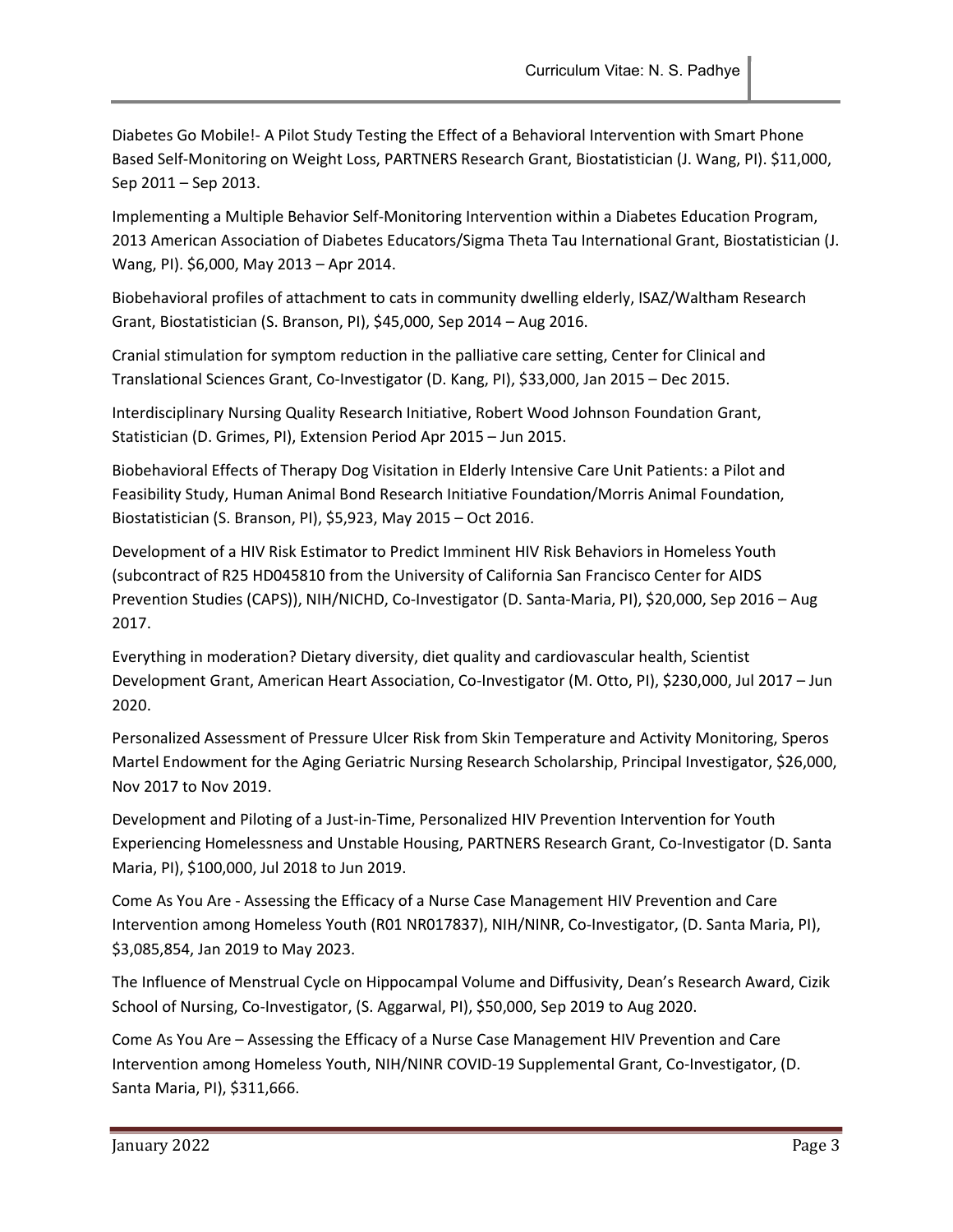An examination of associations between transition to practice measures and the COVID-19 pandemic, National Council of State Boards of Nursing (NCSBN), Co-Investigator, (M. Djukic, PI), \$235,975.

### PUBLICATIONS

#### Peer Reviewed Publications

Padhye, N. S., & Morrison, P. J. (1996). Fluid element relabeling symmetry. Physics Letters A, 219(5), 287–292. https://doi.org/10.1016/0375-9601(96)00472-0

Padhye, N. S., & Morrison, P. J. (1996). Relabeling symmetries in hydrodynamics and magnetohydrodynamics. Plasma Physics Reports, 22(10), 869–877.

Padhye, N. S., & Horton, W. (1999). Alfvén–wave particle interaction in finite-dimensional selfconsistent field model. Physics of Plasmas, 6(3), 970–975. https://doi.org/10.1063/1.873337

Hartlep, T., Matthaeus, W. H., Padhye, N. S., & Smith, C. W. (2000). Magnetic field strength distribution in interplanetary turbulence. Journal of Geophysical Research: Space Physics, 105(A3), 5135–5139. https://doi.org/10.1029/1999JA000223

Padhye, N. S., Smith, C. W., & Matthaeus, W. H. (2001). Distribution of magnetic field components in the solar wind plasma. Journal of Geophysical Research: Space Physics, 106(A9), 18635–18650. https://doi.org/10.1029/2000JA000293

Padhye, N. S. (2003). Multiple timescale statistical filter for corrupt RR-series. Proceedings from the 25th Annual International Conference of the IEEE Engineering in Medicine and Biology Society (pp. 2432– 2434). https://doi.org/10.1109/IEMBS.2003.1280407

Verklan, M. T., & Padhye, N. S. (2004). Heart Rate Variability as an Indicator of Outcome in Congenital Diaphragmatic Hernia With and Without ECMO Support. Journal of Perinatology, 24(4), 247–251. https://doi.org/10.1038/sj.jp.7211079

Verklan, M. T., & Padhye, N. S. (2004). Spectral Analysis of Heart Rate Variability: An Emerging Tool for Assessing Stability During Transition to Extrauterine Life. Journal of Obstetric, Gynecologic, & Neonatal Nursing, 33(2), 256–265. https://doi.org/10.1177/0884217504263301

Brazdeikis, A., Guzeldere, A. K., Padhye, N. S., & Verklan, M. T. (2004). Evaluation of the performance of a QRS detector for extracting the heart interbeat RR time series from fetal magnetocardiography. Proceedings from the 26th Annual International Conference of the IEEE Engineering in Medicine and Biology Society (pp. 369–372). https://doi.org/10.1109/IEMBS.2004.1403169

Padhye, N. S., Duan, Z., & Verklan, M. (2004). Response of fetal heart rate to uterine contractions. Proceedings from the 26th Annual International Conference of the IEEE Engineering in Medicine and Biology Society (pp. 3953–3955). https://doi.org/10.1109/IEMBS.2004.1404104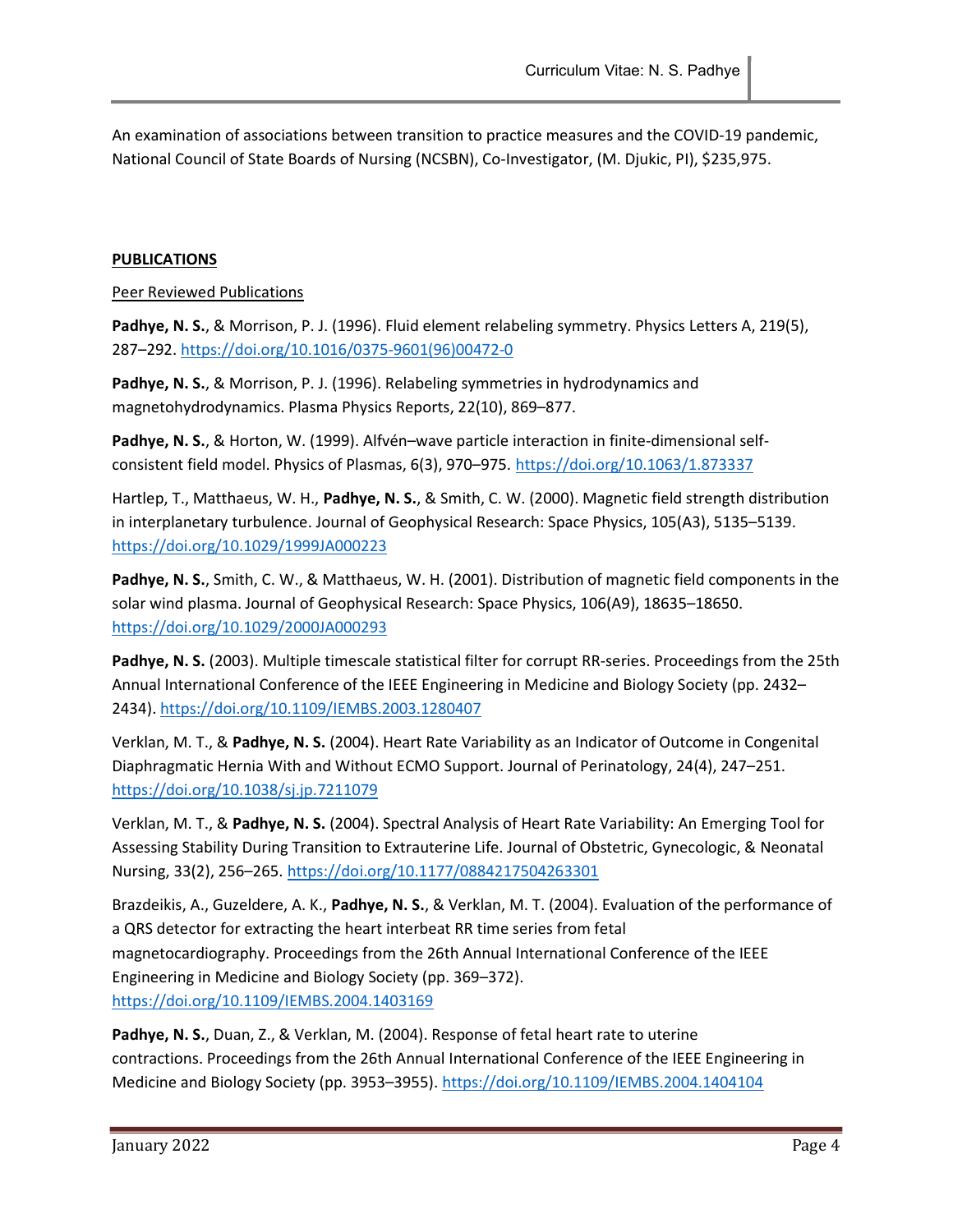Padhye, N. S., Brazdeikis, A., & Verklan, M. T. (2004). Monitoring fetal development with magnetocardiography. Proceedings from the 26th Annual International Conference of the IEEE Engineering in Medicine and Biology Society (pp. 3609–3610). https://doi.org/10.1109/IEMBS.2004.1404014

Padhye, N. S., Brazdeikis, A., & Verklan, M. T. (2006). Change in complexity of fetal heart rate variability. Proceedings from the 28th Annual International Conference of the IEEE Engineering in Medicine and Biology Society (pp. 1796–1798). https://doi.org/10.1109/IEMBS.2006.259533

Verklan, M. T., Padhye, N. S., & Brazdeikis, A. (2006). Analysis of Fetal Heart Rate Variability Obtained by Magnetocardiography. The Journal of Perinatal & Neonatal Nursing, 20(4), 343–348.

Khattak, A. Z., Padhye, N. S., Williams, A. L., Lasky, R. E., Moya, F. R., & Verklan, M. T. (2007). Longitudinal assessment of heart rate variability in very low birth weight infants during their NICU stay. Early Human Development, 83(6), 361-366. https://doi.org/10.1016/j.earlhumdev.2006.07.007

McCarley, C., Hanneman, S. K., Padhye, N. S., & Smolensky, M. H. (2007). A pilot home study of temporal variations of symptoms in chronic obstructive lung disease. Biological Research for Nursing, 9(1), 8–20. https://doi.org/10.1177/1099800407303501

Padhye, N. S., & Hanneman, S. K. (2007). Cosinor analysis for temperature time series data of long duration. Biological Research for Nursing, 9(1), 30–41. https://doi.org/10.1177/1099800407303509

Brazdeikis, A., Vazquez-Flores, G. J., Tan, I. C., Padhye, N. S., & Verklan, M. T. (2007). Acquisition of Fetal Magnetocardiograms in an Unshielded Hospital Setting. IEEE Transactions on Applied Superconductivity, 17(2), 823–826. https://doi.org/10.1109/TASC.2007.897308

Padhye, N. S., Verklan, M., Brazdeikis, A., Williams, A. L., Khattak, A. Z., & Lasky, R. E. (2008). A comparison of fetal and neonatal heart rate variability at similar post-menstrual ages. Proceedings from the 30th Annual International Conference of the IEEE Engineering in Medicine and Biology Society (pp. 2801–2804). https://doi.org/10.1109/IEMBS.2008.4649784

Verklan, M. T., Padhye, N. S., & Turner, N. C. (2008). Oxygen saturation levels in the first 30 minutes of life. Advances in Neonatal Care, 8(4), 231-236. https://doi.org/10.1097/01.ANC.0000333711.91140.5f

Lasky, R. E., Parikh, N. A., Williams, A. L., Padhye, N. S., & Shankaran, S. (2009). Changes in the PQRST Intervals and Heart Rate Variability Associated with Rewarming in Two Newborns Undergoing Hypothermia Therapy. Neonatology, 96(2), 93–95. https://doi.org/10.1159/000205385

Padhye, N. S., Hamlin, S., Brazdeikis, A., & Hanneman, S. K. (2009). Cardiovascular impact of manual and automated turns in ICU. Proceedings from the 31<sup>st</sup> Annual International Conference of the IEEE Engineering in Medicine and Biology Society (pp. 1844–1847). https://doi.org/10.1109/IEMBS.2009.5332599

Padhye, N. S., Cron, S. G., Gusick, G. M., Hamlin, S. K., & Hanneman, S. K. (2009). Randomization for clinical research: an easy-to-use spreadsheet method. Research in Nursing & Health, 32(5), 561–566. https://doi.org/10.1002/nur.20341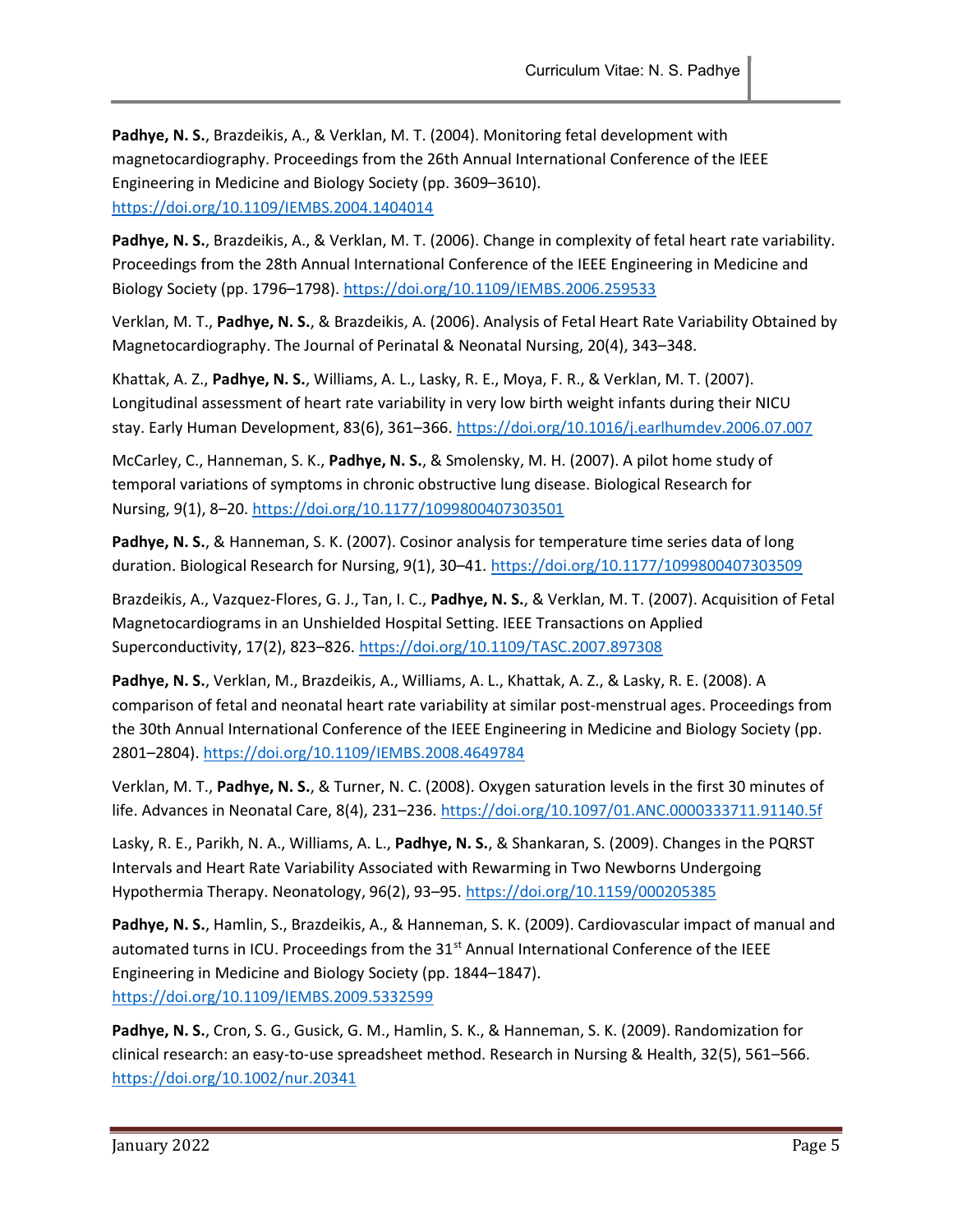Rapp, M. P., Bergstrom, N., & Padhye, N. S. (2009). Contribution of skin temperature regularity to the risk of developing pressure ulcers in nursing facility residents. Advances in Skin & Wound Care, 22(11), 506–513. https://doi.org/10.1097/01.ASW.0000305496.15768.82

Padhye, N. S., Williams, A. L., Khattak, A. Z., & Lasky, R. E. (2009). Heart rate variability in response to pain stimulus in VLBW infants followed longitudinally during NICU stay. Developmental Psychobiology, 51(8), 638–649. https://doi.org/10.1002/dev.20399

Zouridakis, G., Patidar, U., Padhye, N. S., Pollonini, L., Passaro, A., & Papanicolaou, A. C. (2010). Spectral Power of Brain Activity Associated with Emotion — A Pilot MEG Study. In S. Supek & A. Sušac (Eds.), 17th International Conference on Biomagnetism Advances in Biomagnetism – Biomag2010 (pp. 354–357). Springer Berlin Heidelberg. https://doi.org/10.1007/978-3-642-12197-5\_83

Padhye, N. S., Zhang, X., Rapp, M. P., & Bergstrom, N. (2011). Gabor filter for enhanced recognition of assisted turning events. Proceedings from the 33<sup>rd</sup> Annual International Conference of the IEEE Engineering in Medicine and Biology Society (pp. 7873–7876). https://doi.org/10.1109/IEMBS.2011.6091941

Cohen, M. Z., Rozmus, C. L., Mendoza, T. R., Padhye, N. S., Neumann, J., Gning, I., ... Cleeland, C. S. (2012). Symptoms and quality of life in diverse patients undergoing hematopoietic stem cell transplantation. Journal of Pain and Symptom Management, 44(2), 168–180. https://doi.org/10.1016/j.jpainsymman.2011.08.011

Cahill, J. E., Lin, L., LoBiondo-Wood, G., Armstrong, T. S., Acquaye, A. A., Vera-Bolanos, E., … Padhye, N. S. (2014). Personal health records, symptoms, uncertainty, and mood in brain tumor patients. Neuro-Oncology Practice, 1(2), 64–70. https://doi.org/10.1093/nop/npu005

Yammine, L., Frazier, L., Padhye, N. S., Burg, M. M., & Meininger, J. C. (2014). Severe depressive symptoms are associated with elevated endothelin-1 in younger patients with acute coronary syndrome. Journal of Psychosomatic Research, 77(5), 430–434. https://doi.org/10.1016/j.jpsychores.2014.07.019

Mbue, N. D., Kang, D., Meininger, J. C., Young-McCaughan, S., Padhye, N. S., Varghese, G. N., & Shank, T. C. (2014). The role of depression, stress, and self-management behaviors on metabolic control in patients with type 2 diabetes. Journal of Medical Research and Practice, 3(2), 35-46.

Hamlin, S. K., Hanneman, S. K., Padhye, N. S., & Lodato, R. F. (2015). Hemodynamic changes with manual and automated lateral turning in patients receiving mechanical ventilation. American Journal of Critical Care: An Official Publication, American Association of Critical-Care Nurses, 24(2), 131–140. https://doi.org/10.4037/ajcc2015782

Leyden, K. N., Hanneman, S. K., Padhye, N. S., Smolensky, M. H., Kang, D.-H., & Chow, D. S.-L. (2015). The Utility of the Swine Model to Assess Biological Rhythms and Their Characteristics during Different Stages of Residence in a Simulated Intensive Care Unit: A Pilot Study. Chronobiology International, 32(7), 980–993.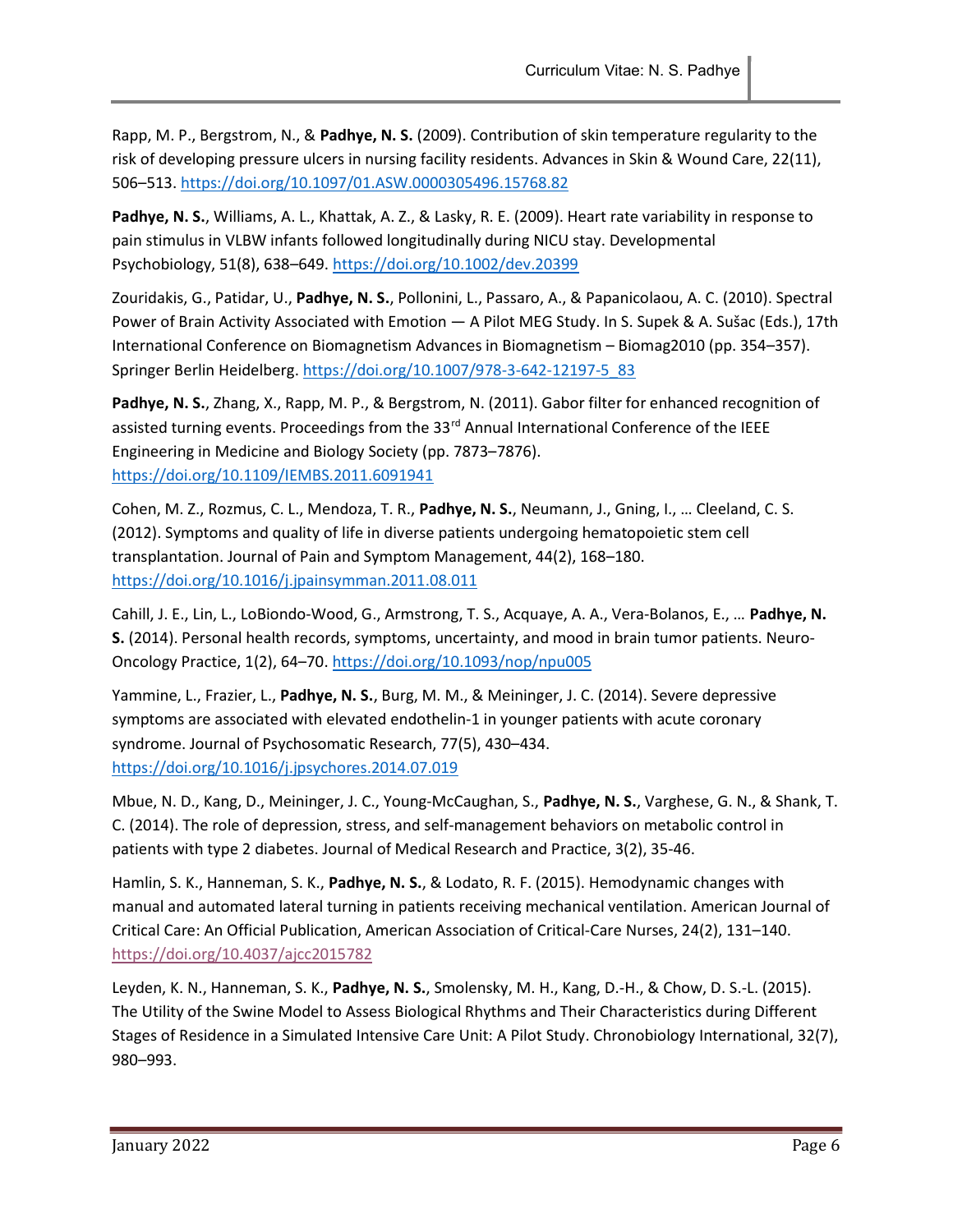Padhye, N. S., & Wang, J. (2015). Pattern of active and inactive sequences of diabetes self-monitoring in mobile phone and paper diary users. Proceedings from the 37th Annual International Conference of the IEEE Engineering in Medicine and Biology Society (pp. 7630–7633). https://doi.org/10.1109/EMBC.2015.7320159

Pollonini, L., Padhye, N. S., Re, R., Torricelli, A., Simpson, R. J., & Dacso, C. C. (2015). Pulse transit time measured by photoplethysmography improves the accuracy of heart rate as a surrogate measure of cardiac output, stroke volume and oxygen uptake in response to graded exercise. Physiological Measurement, 36(5), 911–924. https://doi.org/10.1088/0967-3334/36/5/911

Otto, M. C. de O., Padhye, N. S., Bertoni, A. G., Jacobs, D. R., & Mozaffarian, D. (2015). Everything in Moderation--Dietary Diversity and Quality, Central Obesity and Risk of Diabetes. PloS One, 10(10), e0141341. https://doi.org/10.1371/journal.pone.0141341

Helmreich, R. J., Meininger, J. C., Padhye, N. S., & Verklan, M. T. (2015). The Impact of Obesity on Physiologic Indicators. GSTF Journal of Nursing and Health Care (JNHC), 3(1). Retrieved from http://dl6.globalstf.org/index.php/jnhc/article/view/1436

Yennurajalingam, S., Tayjasanant, S., Balachandran, D., Padhye, N. S., Williams, J. L., Liu, D. D., … Bruera, E. (2016). Association between Daytime Activity, Fatigue, Sleep, Anxiety, Depression, and Symptom Burden in Advanced Cancer Patients: A Preliminary Report. Journal of Palliative Medicine, 19(8), 849-56. https://doi.org/10.1089/jpm.2015.0276

Lianyang L., Arakaki, X., Thao, T., Harrington, M., Padhye, N. S., & Zouridakis, G. (2016). Brain activation profiles in mTBI: evidence from ERP activity of working memory response. Proceedings from the 38<sup>th</sup> Annual International Conference of the IEEE Engineering in Medicine and Biology Society (pp. 1862– 1865). https://doi.org/10.1109/EMBC.2016.7591083

Padhye, N. S., & Wang, J. (2016). Effect of self-monitoring clusters on weight and hemoglobin A1c. Proceedings from the 38<sup>th</sup> Annual International Conference of the IEEE Engineering in Medicine and Biology Society (pp. 275–278). https://doi.org/10.1109/EMBC.2016.7590693

Clowtis, L. M., Kang, D.-H., Padhye, N. S., Rozmus, C., & Barratt, M. S. (2016). Biobehavioral Factors in Child Health Outcomes: The Roles of Maternal Stress, Maternal-Child Engagement, Salivary Cortisol, and Salivary Testosterone. Nursing Research, 65(5), 340–351. https://doi.org/10.1097/NNR.0000000000000172

Park, E., Meininger, J. C., Kang, D.-H., Gabriel, K. P., & Padhye, N. S. (2017). Association of cardiorespiratory fitness and adiposity with inflammatory biomarkers in young adults. American Journal of Human Biology, 29(3). https://doi.org/10.1002/ajhb.22959

Jang, A., Hwang, S.-K., Padhye, N. S., & Meininger, J. C. (2017). Effects of Cognitive Behavior Therapy on Heart Rate Variability in Young Females with Constipation-predominant Irritable Bowel Syndrome: A Parallel-group Trial. Journal of Neurogastroenterology and Motility, 23(3), 435-445. https://doi.org/10.5056/jnm17017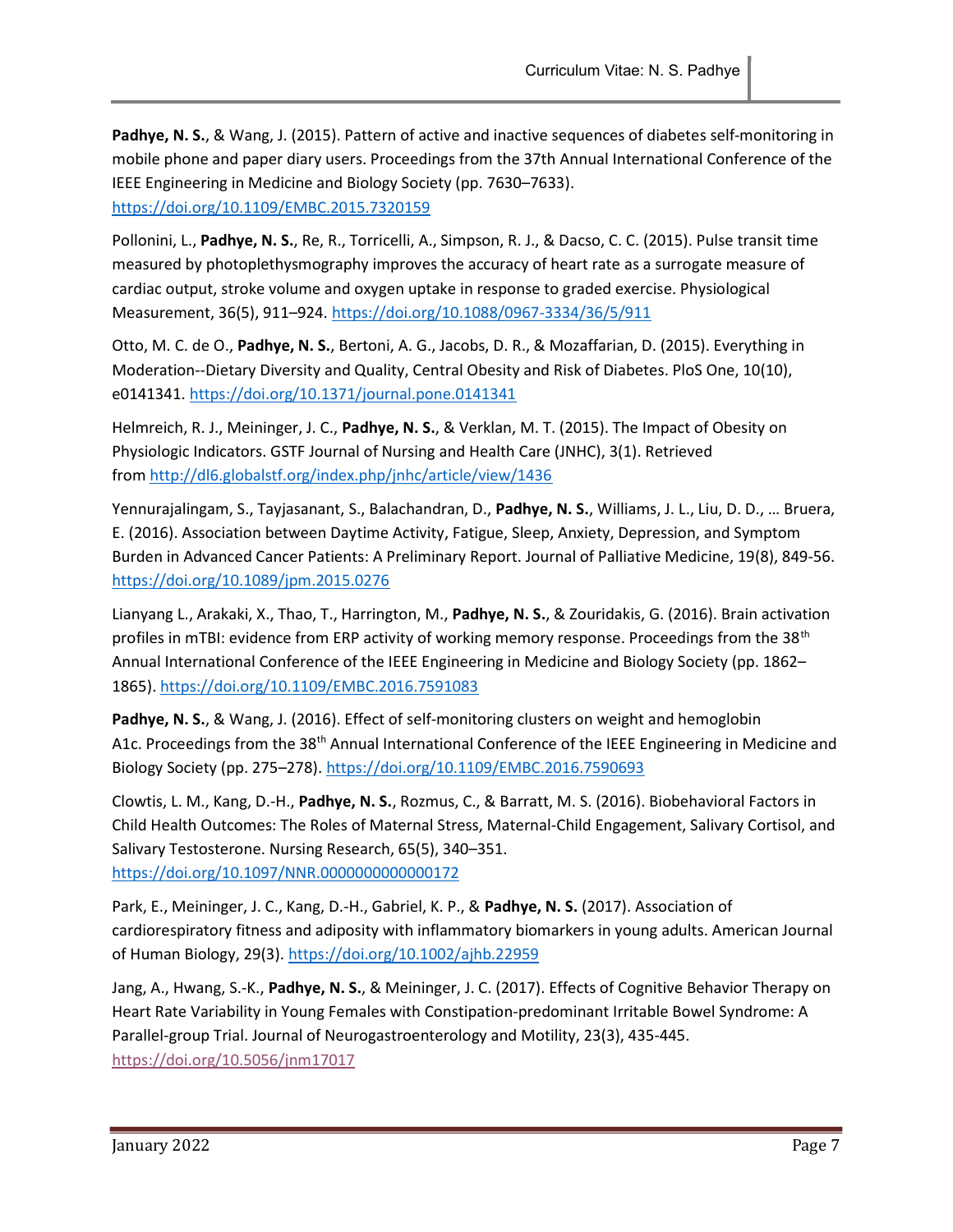Yammine, L., Frazier, L., Padhye, N. S., Sanner, J. E., & Burg, M. M. (2017). Two-year prognosis after acute coronary syndrome in younger patients: Association with feeling depressed in the prior year, and BDI-II score and Endothelin-1. Journal of Psychosomatic Research, 99, 8–12. https://doi.org/10.1016/j.jpsychores.2017.05.017

Branson, S. M., Boss, L., Padhye, N. S., Trötscher, T., & Ward, A. (2017). Effects of Animal-assisted Activities on Biobehavioral Stress Responses in Hospitalized Children: A Randomized Controlled Study. Journal of Pediatric Nursing, 36, 84–91. https://doi.org/10.1016/j.pedn.2017.05.006

Padhye, N. S., Bergstrom, N., Rapp, M. P., Etcher, L., & Redeker, N. S. (2017). Pressure ulcer risk detection from complexity of activity. Proceedings from the 39<sup>th</sup> Annual International Conference of the IEEE Engineering in Medicine and Biology Society (pp. 2304–2307). https://doi.org/10.1109/EMBC.2017.8037316

Aggarwal, S. S., Ott, S. D., Padhye, N. S., Meininger, J. C., & Armstrong, T. S. (2017). Clinical and demographic predictors of concussion resolution in adolescents: A retrospective study. Applied Neuropsychology. Child, 2017 Oct 23, 1–11. https://doi.org/10.1080/21622965.2017.1381099

Santa Maria, D., Padhye, N. S., Yang, Y., Gallardo, K., Santos, G.-M., Jung, J., & Businelle, M. (2018). Drug use patterns and predictors among homeless youth: Results of an ecological momentary assessment. The American Journal of Drug and Alcohol Abuse, 44(5), 551–560. https://doi.org/10.1080/00952990.2017.1407328

Yennurajalingam, S., Kang, D.-H., Hwu, W.-J., Padhye, N. S., Masino, C., Dibaj, S. S., ... Bruera, E. (2018). Cranial Electrotherapy Stimulation for the Management of Depression, Anxiety, Sleep Disturbance, and Pain in Patients With Advanced Cancer: A Preliminary Study. Journal of Pain and Symptom Management, 55(2), 198–206. https://doi.org/10.1016/j.jpainsymman.2017.08.027

Santa Maria, D., Padhye, N. S., Yang, Y., Gallardo, K., & Businelle, M. (2018). Predicting Sexual Behaviors Among Homeless Young Adults: Ecological Momentary Assessment Study. JMIR Public Health and Surveillance, 4(2), e39. https://doi.org/10.2196/publichealth.9020

Wang, J., Cai, C., Padhye, N. S., Orlander, P., & Zare, M. (2018). A Behavioral Lifestyle Intervention Enhanced With Multiple-Behavior Self-Monitoring Using Mobile and Connected Tools for Underserved Individuals With Type 2 Diabetes and Comorbid Overweight or Obesity: Pilot Comparative Effectiveness Trial. JMIR MHealth and UHealth, 6(4), e92. https://doi.org/10.2196/mhealth.4478

Grimes, D. E., Thomas, E. J., Padhye, N. S., Ottosen, M. J., & Grimes, R. M. (2018). Do State Restrictions on Advanced Practice Registered Nurses Impact Patient Outcomes for Hypertension and Diabetes Control? The Journal for Nurse Practitioners, 14(8), 620–625. https://doi.org/10.1016/j.nurpra.2018.06.005

Branson, S. M., Boss, L., Padhye, N. S., Gee, N. R., & Trötscher, T. T. (2019). Biopsychosocial Factors and Cognitive Function in Cat Ownership and Attachment in Community-dwelling Older Adults. Anthrozoös, 32(2), 267–282. https://doi.org/10.1080/08927936.2019.1569908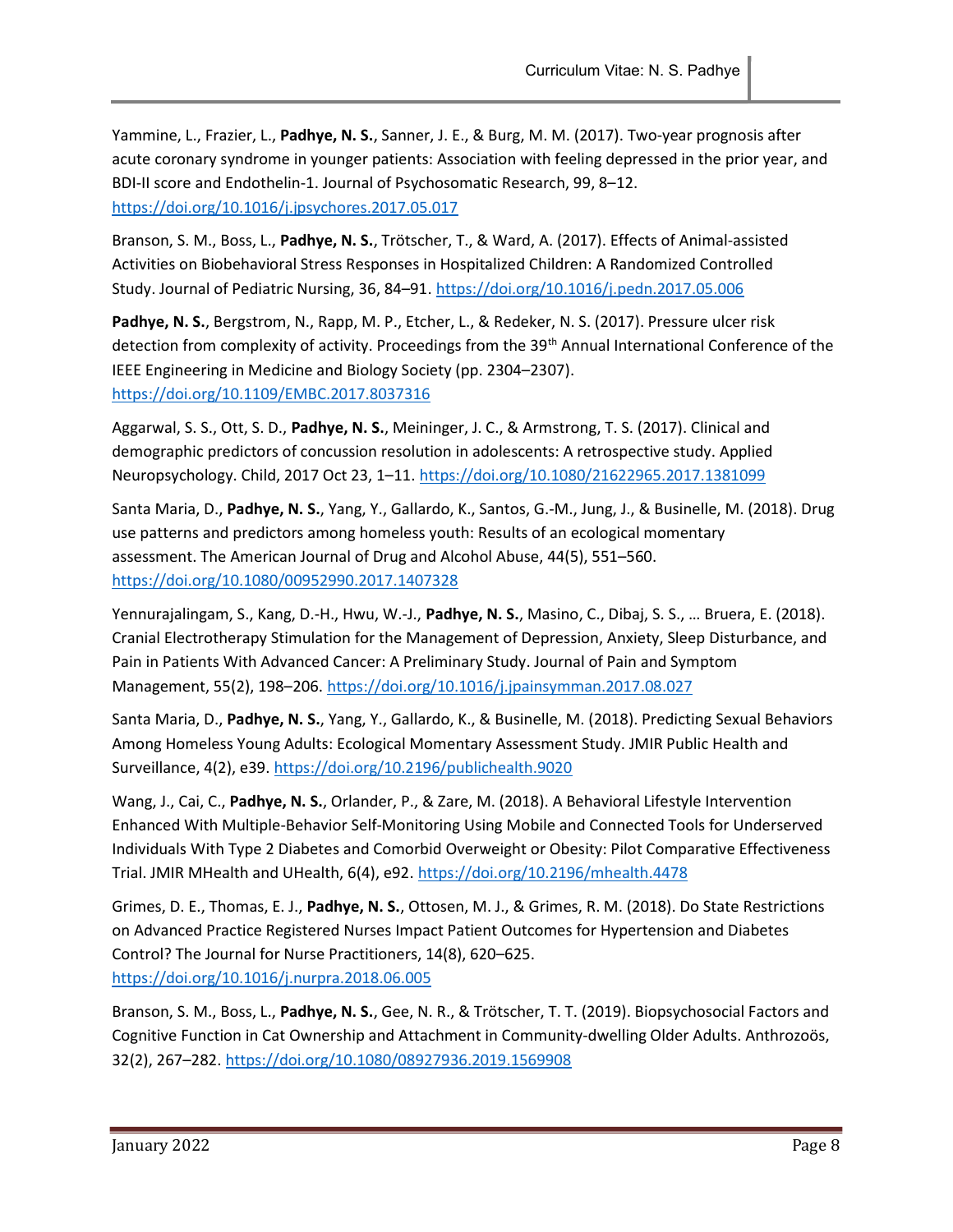Branson, S., Boss, L., Hamlin, S., & Padhye, N. S. (2020). Animal-Assisted Activity in Critically Ill Older Adults: A Randomized Pilot and Feasibility Trial. Biological Research for Nursing, 22(3), 412–417. https://doi.org/10.1177/1099800420920719

Aggarwal, S. S., Ott, S. D., Padhye, N. S., & Schulz, P. E. (2020). Sex, race, ADHD, and prior concussions as predictors of concussion recovery in adolescents. Brain Injury, 34(6), 809–817. https://doi.org/10.1080/02699052.2020.1740942

Suchting, R., Businelle, M. S., Hwang, S. W., Padhye, N. S., Yang, Y., & Santa Maria, D. M. (2020). Predicting Daily Sheltering Arrangements among Youth Experiencing Homelessness Using Diary Measurements Collected by Ecological Momentary Assessment. International Journal of Environmental Research and Public Health, 17(18). https://doi.org/10.3390/ijerph17186873

Jackson, I., Rowan, P., Padhye, N., Hwang, L. Y., & Vernon, S. W. (2021a). Racial/ethnic differences in health-related quality of life among female breast cancer survivors: Cross-sectional findings from the Medical Expenditure Panel Survey. Public Health, 196, 74–81. https://doi.org/10.1016/j.puhe.2021.05.021

Jackson, I., Rowan, P., Padhye, N., Hwang, L. Y., & Vernon, S. W. (2021b). Racial/ethnic differences in health-related quality of life among female breast cancer survivors: Cross-sectional findings from the Medical Expenditure Panel Survey. Public Health, 196, 74–81. https://doi.org/10.1016/j.puhe.2021.05.021

Santa Maria, D., Lightfoot, M., Nyamathi, A., Businelle, M., Paul, M., Quadri, Y., Padhye, N., Jones, J., & Armijo, M. C. (2021). A Nurse Case Management HIV Prevention Intervention (Come As You Are) for Youth Experiencing Homelessness: Protocol for a Randomized Wait-list Controlled Trial. JMIR Research Protocols, 10(5), e26716. https://doi.org/10.2196/26716

Santa Maria, D., Padhye, N., Businelle, M., Yang, Y., Jones, J., Sims, A., & Lightfoot, M. (2021). Efficacy of a Just-in-Time Adaptive Intervention to Promote HIV Risk Reduction Behaviors Among Young Adults Experiencing Homelessness: Pilot Randomized Controlled Trial. Journal of Medical Internet Research, 23(7), e26704. https://doi.org/10.2196/26704

### Non-Peer Reviewed Publications

Padhye, N. S. (1994). Statistical Mechanics of 2-D Fluids (Master's Thesis). The University of Texas at Austin, Austin, TX. Retrieved from https://repositories.lib.utexas.edu/handle/2152/38666

Padhye, N. S. (1998). Topics in Lagrangian and Hamiltonian Fluid Dynamics: Relabeling Symmetry and Ion-Acoustic Wave Stability (Doctoral Dissertation). The University of Texxas at Austin, Austin, TX. Retrieved from https://repositories.lib.utexas.edu/handle/2152/38684

Engebretson, J., & Padhye, N. S. (2006). New Paradigms in Healing: Research and Clinical Implications. Proceedings from the World Conference, Expanding Paradigms: Science, Consciousness & Spirituality, New Delhi, India. New Delhi: All India Institute of Medical Sciences.

Padhye, N. S. (2020). Reconstructed diagnostic sensitivity and specificity of the RT-PCR test for COVID-19. MedRxiv, 2020.04.24.20078949. https://doi.org/10.1101/2020.04.24.20078949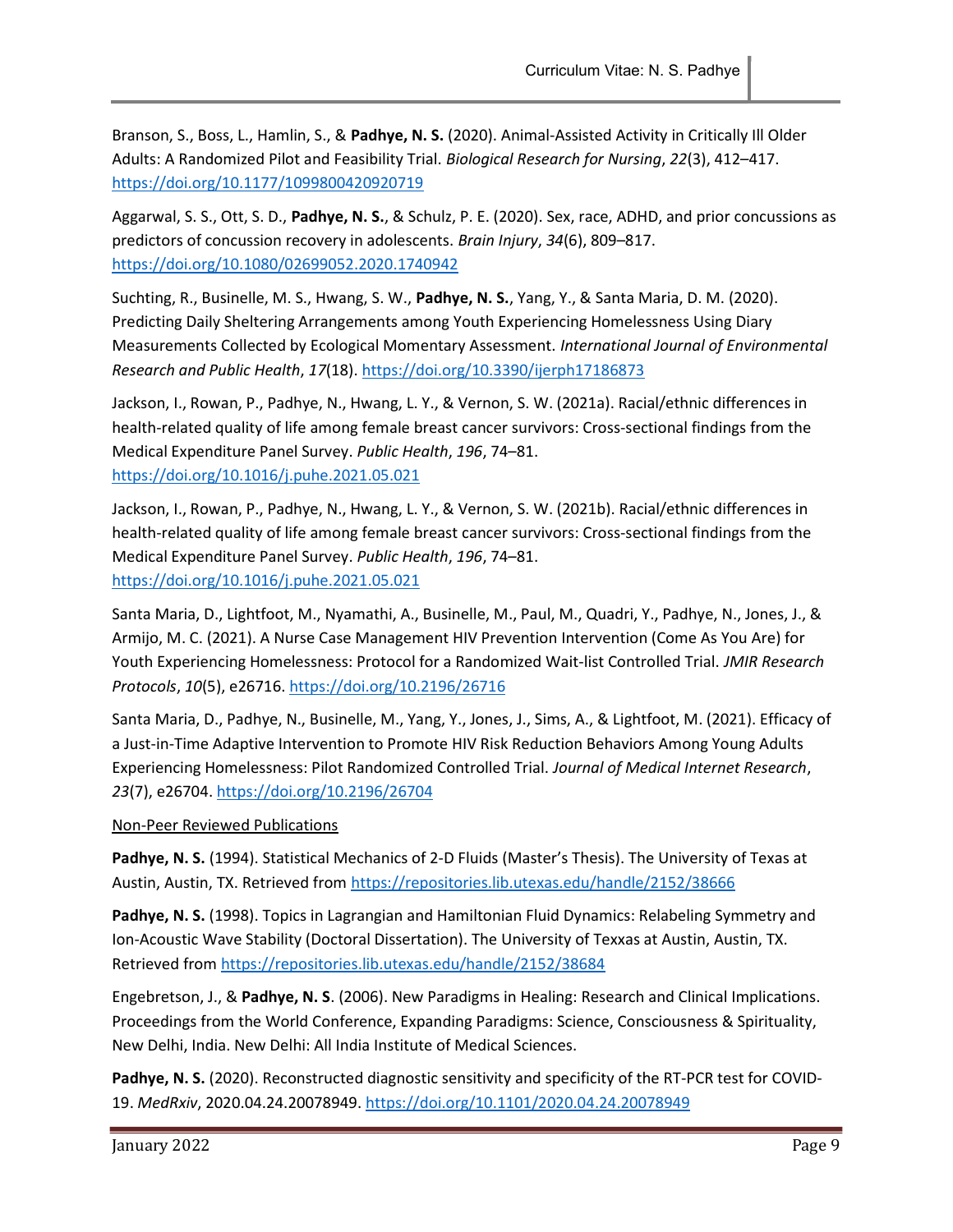# Books & Chapters

Brazdeikis, A., & Padhye, N. S. (2010). Biomagnetic Measurements for Assessment of Fetal Neuromaturation and Well-Being. In D. Campolo (Ed.), New Developments in Biomedical Engineering (pp. 425–445). InTech. Retrieved from http://www.intechopen.com/books/new-developments-inbiomedical-engineering/biomagnetic-measurements-for-assessment-of-fetal-neuromaturation-andwell-being

Padhye, N. S. (2011). Entropy as information content in medical research. In Davidson, A. W., Ray, M. A., & Turkel, M. C. (Eds.), Nursing, caring, and complexity science: for human-environment well-being (pp. 143–162). New York: Springer Pub.

#### Peer Reviewed Abstracts

Verklan, M. T., Sparks, J. W., & Padhye, N. S. (2002). Heart rate variability during transition to extrauterine life. Pediatric Research, 51, p. 385A.

Khattak, A. Z., Lasky, R. E., Padhye, N. S., & Verklan, M. T. (2002) Heart rate variability in extremely low birth weight infants during their NICU stay; Pediatric Research, 51, p. 372A, 2002.

Verklan, M. T., & Padhye, N. S. (2003). Physiologic Variability Forecasts Outcome in Neonates Diagnosed with Congenital Diaphragmatic Hernia. Nursing and Health Sciences, 5, p. 97.

Brazdeikis, A., Chu, C. W., Verklan, M. T., & Padhye, N. S. (2004). Fetal magnetocardiograms recorded in a magnetically disturbed environment. In: Applied Superconductivity Conference, ASC 2004, Jacksonville, Florida.

Verklan, M. T., Brazdeikis, A., & Padhye, N. S. (2004). Analysis of fetal heart rate obtained by magnetocardiography. In: 2004 Congress Proceedings of the National Congress on the State of the Science in Nursing Research, Washington, D.C.

Padhye, N. S. (2004). Chronobiological data modeling. In: 2004 Congress Proceedings of the National Congress on the State of the Science in Nursing Research, Washington, D.C., p. 78.

Rapp, M. P., Bergstrom, N., & Padhye, N. S. (2005). The contribution of the complexity of mobility and skin temperature to the risk of developing pressure ulcers in nursing facility residents. In: 5th Annual Hartford Geriatric Nursing Initiative (HGNI) Leadership Conference, Orlando, Florida.

Rapp, M. P., Padhye, N. S., Bergstrom, N. (2006). Relationship of pressure ulcers to entropy of skin temperature. In: 23rd Annual Houston Conference on Biomedical Engineering Research, Houston, Texas.

Tan, I., Vazquez, G., Brazdeikis, A., Padhye, N. S., & Verklan, M. T. (2006). Non-invasive monitoring of fetal heart rate; In: 23rd Annual Houston Conference on Biomedical Engineering Research, Houston, Texas.

Rapp, M. P., Bergstrom, N., & Padhye, N. S. (2006). Contribution of mobility and skin temperature to pressure ulcer risk. In: 30th Annual Conference of the Midwest Nursing Research Society (MNRS), Milwaukee, Wisconsin.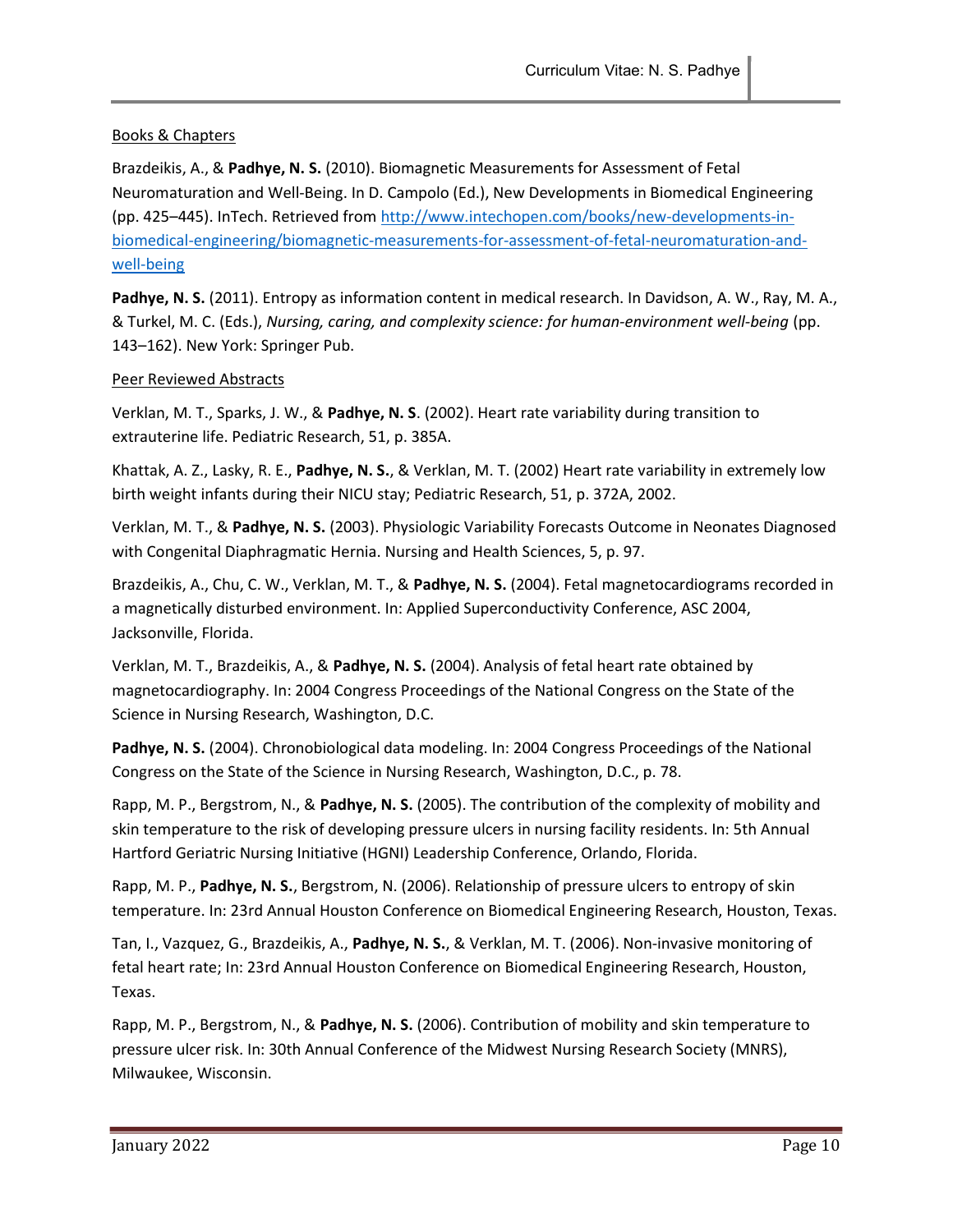Vincent, M. A., Hanneman, S. K., & Padhye, N. S. (2006). Porcine Stress Hormone Circadian Rhythm in Intensive Care. In: 10th Biennial Society for Research on Biological Rhythms Conference, SRBR, Sandestin, Florida.

Rapp, M. P., Bergstrom, N., & Padhye, N. S. (2006). Skin temperature as a predictor of pressure ulcer risk. Journal of Wound Ostomy and Continence Nursing, 33, Suppl. 1, S47-S48.

Hanneman, S. K., Green, K., & Padhye, N. S. (2006). Ethnic Differences in Salivary Cortisol of Doctoral Nursing Students. In: 17th International Nursing Research Congress Focusing on Evidence-Based Practice, Montreal, Canada.

Brazdeikis, A., Tan, I., Vázquez, G., Padhye, N. S., & Verklan, M. T. (2006). Analysis of Fetal Heart Rate Variability using Fetal Magnetocardiograms Recorded in an Unshielded Clinical Environment. In: 15th International Conference on Biomagnetism, BIOMAG 2006, Vancouver, British Columbia, Canada.

Brazdeikis, A., Tan, I., Vázquez, G., Chu, C. W., Padhye, N. S., & Verklan, M. T. (2006). Optimization of SQUID gradiometers for acquisition of fetal magnetocardiograms in an unshielded antepartum clinic. In: Applied Superconductivity Conference 2006, Seattle, Washington.

Hamlin, S. K., Hanneman, S. K., Cron, S., Gilman, S., Gusick, G., & Padhye, N. S. (2007). Multi-site randomized clinical trial of horizontal positioning to prevent and treat pulmonary complications in mechanically ventilated critically ill patients: Hemodynamic substudy. In: Annual Conference of the Southern Nursing Research Society, Galveston, Texas.

Vincent, M. A., Hanneman, S. K., & Padhye, N. S. (2008). A pilot study of single vs. serial section cosinor analysis. In: Annual Conference of the Southern Nursing Research Society, Birmingham, Alabama.

Vincent, M. A., Hanneman, S. K., & Padhye, N. S. (2008). Biomarker circadian rhythm profiles in critically ill mechanically ventilated patients: a pilot study. In:  $20<sup>th</sup>$  Anniversary Meeting of the Society for Research on Biological Rhythms, Destin, Florida.

Verklan, M. T., Padhye, N. S., & Brazdeikis, A. (2008). Fetal magnetocardiography to facilitate the study of autonomic nervous system development. In: 2008 Congress Proceedings of the National Congress on the State of the Science in Nursing Research, Washington, D.C.

Padhye, N. S., Verklan, M. T., Brazdeikis, A., Williams, A. L., Khattak, A. Z., & Lasky, R. E. (2009). Heart rate variability in fetuses and neonates. In: 26th Annual Houston Conference on Biomedical Engineering Research, Houston, Texas.

Popper, S. F., Trammell, J., Villarreal, R. E., Rapp, M. P., Padhye, N. S., & Bergstrom, N. (2010). Assessing the accuracy and precision of ankle-worn accelerometers in persons at risk for pressure ulcers. In: 24th Annual Conference of the Southern Nursing Research Society, Austin, Texas.

Hanneman, S. K., Vincent, M. A., & Padhye, N. S. (2010). Exploration of Porcine Stress-Hormone Response to Critical Care. In: 24th Annual Conference of the Southern Nursing Research Society, Austin, Texas.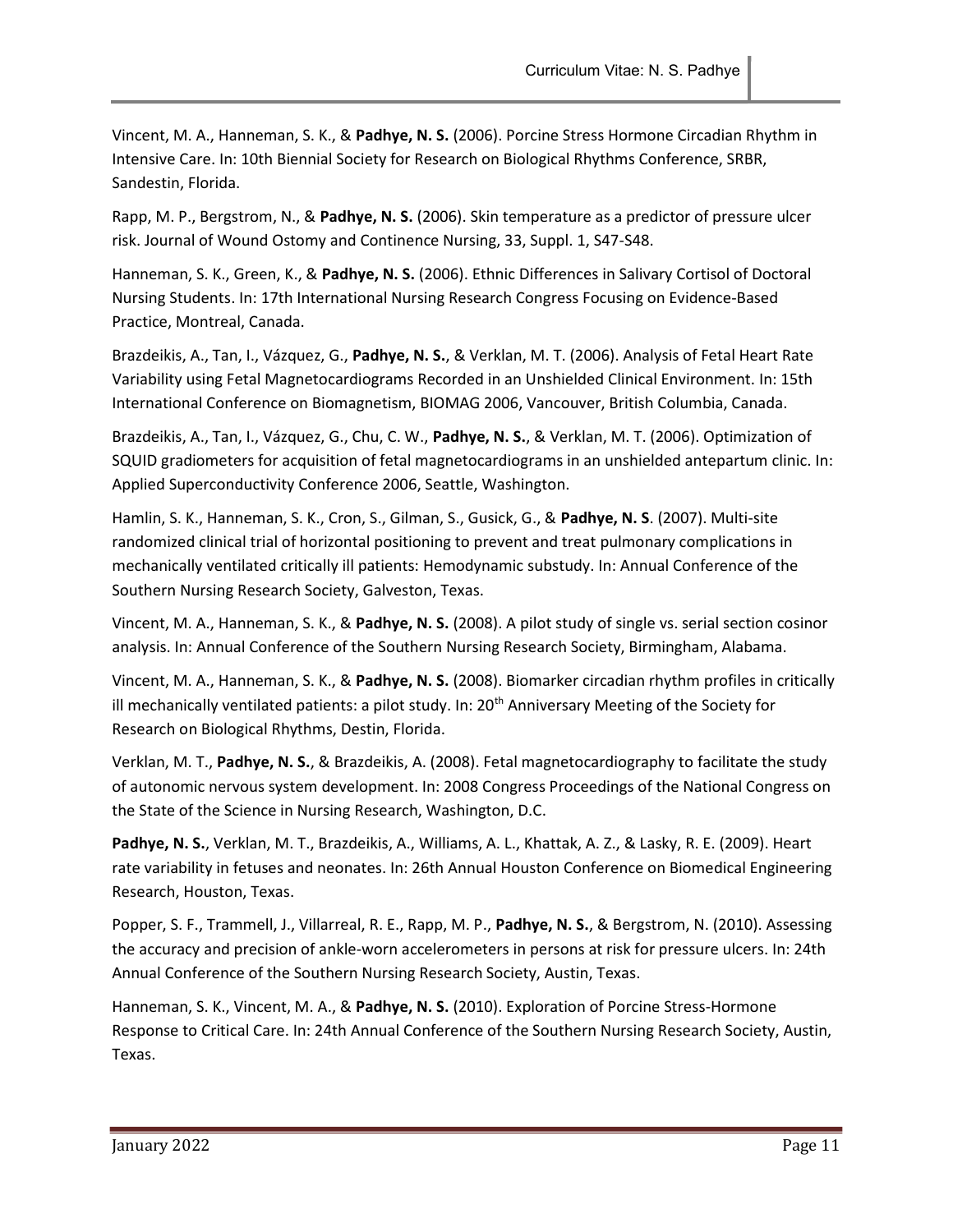Popper, S. F., Trammell, J., Villarreal, R. E., Rapp, M. P., Padhye, N. S., & Bergstrom, N. (2010). Assessing the accuracy and precision of ankle-worn accelerometers in persons at risk for pressure ulcers. In: 34<sup>th</sup> Annual Conference of the Midwest Nursing Research Society, Kansas City, Missouri.

Cahill, J., Padhye, N., Vera-Bolanos, E., Gning, I., Mendoza, T., Gilbert, M., & Armstrong, T. S. (2011). Exploration of symptom clusters in patients with primary and metastatic brain tumors. Neuro-Oncology, 13, Suppl. 3, p. 126.

Bruera, E., Yennurajalingam, S., Balachandran, D., Padhye, N. S., Williams, J. L., & Frisbee-Hume, S. (2013). Actigraphy findings and cancer-related fatigue in advanced cancer patients treated with methylphenidate and nursing telephone intervention. Electronic publication associated with 2013 American Society of Clinical Oncology (ASCO) Meeting. Journal of Clinical Oncology, 31, Suppl., abstr e20528.

Yammine, L., Sanner, J. E., Padhye, N. S., Burg, M. M., & Frazier, L. (2015). The Interaction of depressive symptoms and endothelin-1 predicts poor long-term prognosis in younger patients with acute coronary syndrome. In: 73rd Annual Scientific Meeting of the American Psychosomatic Society, From Cells to Community and Back, Savannah, Georgia.

Wang, J., & Padhye, N. S. (2015). Adherence to Multiple-Behavior Self-Monitoring in Diabetes with Phone & Paper Diaries: A Pilot Study. In: 36th Annual Meeting & Scientific Sessions of the Society of Behavioral Medicine (SBM), San Antonio, Texas.

Helmreich, R. J., Meininger, J. C., Padhye, N. S., & Verklan, M. T. (2015). The Impact of Obesity Physiologic Indicators. In: 3rd Annual Worldwide Nursing Conference, WNC 2015, Singapore.

Tsusaki, R., Wardell, D., Mancias, P., Padhye, N. S., & Kang, D. (2016). A Pilot Study of Early Postnatal Late Preterm and Term Breastfeeding Patterns using Surface Electromyography. In: 4<sup>th</sup> Annual Worldwide Nursing Conference, WNC 2016, Singapore.

Ahn, H., Woods, A., Choi, E., Padhye, N. S., & Fillingim, R. (2017). Efficacy of Transcranial Direct Current Stimulation on Clinical Pain Severity in Older Adults with Knee Osteoarthritis Pain: A Double-Blind, Randomized, Sham-Controlled Pilot Clinical Study. The Journal of Pain, 18(4, Supplement), S87–S88. https://doi.org/10.1016/j.jpain.2017.02.306

Otto, M. C., Wu, J. H., Thacker, E. L., Lai, H., Lemaitre, R. N., McKnight, B., … Mozaffarian, D. (2019). Abstract 046: Longitudinal Associations of Omega-6 and Omega-3 Plasma Phospholipid Polyunsaturated Fatty Acids with Dementia in Older Adults: the Cardiovascular Health Study. Circulation, 139(Suppl 1), A046–A046. https://doi.org/10.1161/circ.139.suppl\_1.046

**Other** 

Cohen, M. Z., Rozmus, C. L., Mendoza, T. R., Padhye, N. S., Neumann, J., Gning, I., ... Cleeland, C. S. (2013). Authors' reply to Tendas et al. Journal of Pain and Symptom Management, 45(4), e3-4. https://doi.org/10.1016/j.jpainsymman.2013.01.002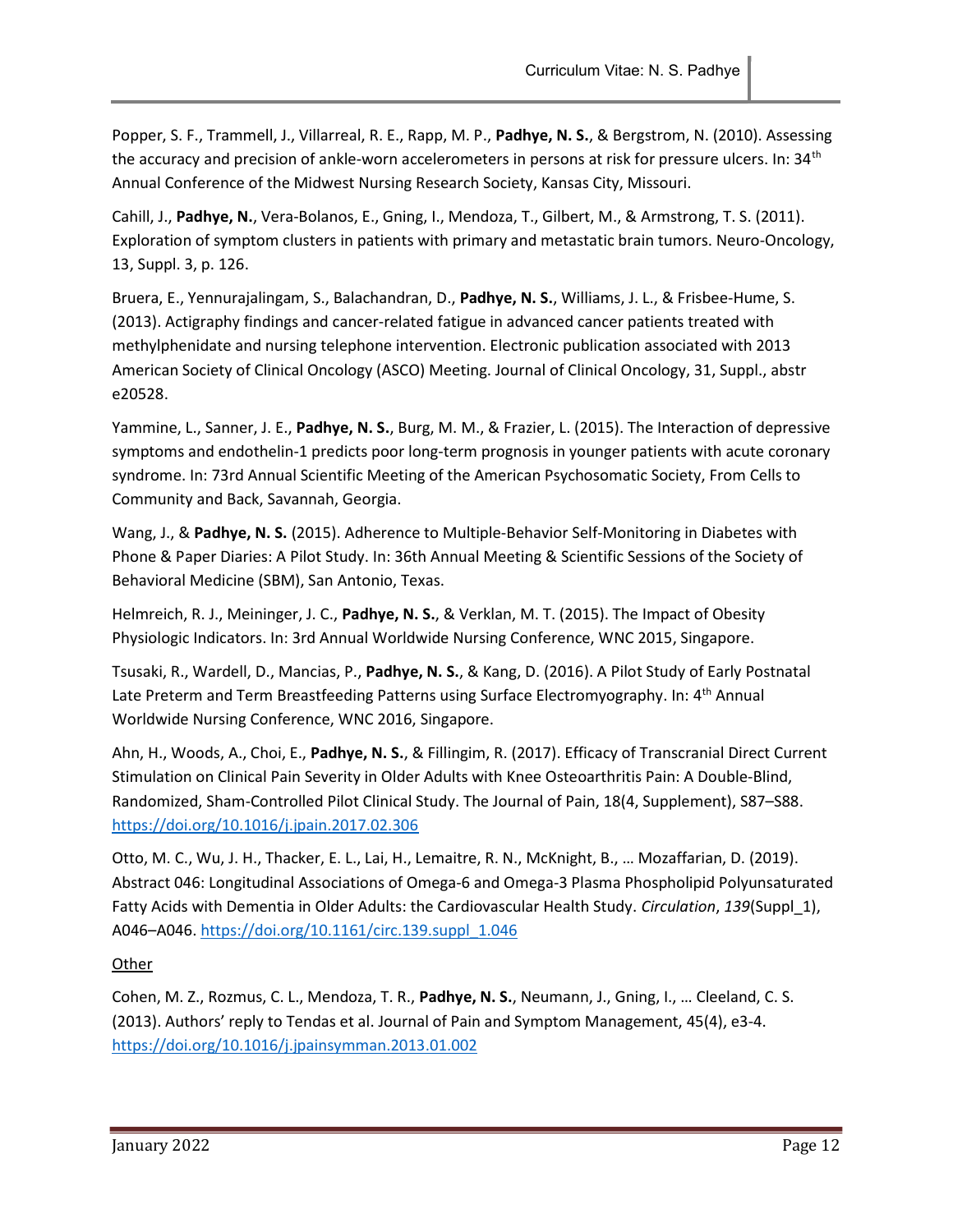# **PRESENTATIONS**

### International

Padhye NS (2003). "Multiple timescale statistical filter for corrupt RR-series," 25th Annual International Conference of the IEEE Engineering in Medicine and Biology Society, EMBC´03, Cancun, Mexico. Paper presentation.

Padhye NS, Brazdeikis A, Verklan MT (2004). "Monitoring fetal development with magnetocardiography," 26th Annual International Conference of the IEEE Engineering in Medicine and Biology Society, EMBC´04, San Francisco, CA. Poster presentation.

Padhye NS, Duan Z, Verklan MT (2004). "Response of fetal heart rate to uterine contractions," 26th Annual International Conference of the IEEE Engineering in Medicine and Biology Society, EMBC´04, San Francisco, CA. Paper presentation.

Padhye NS, Brazdeikis A, Verklan MT (2006). "Change in complexity of fetal heart rate variability," 28th Annual International Conference of the IEEE Engineering in Medicine and Biology Society, New York City, NY. Poster presentation.

Padhye NS, Verklan MT, Brazdeikis A, Williams AL, Khattak AZ, Lasky RE (2008). "A comparison of fetal and neonatal heart rate variability at similar post-menstrual ages," 30th Annual International Conference of the IEEE Engineering in Medicine and Biology Society, Vancouver, Canada. Paper presentation.

Padhye NS, Hamlin S, Brazdeikis A, Hanneman SK (2009) "Cardiovascular impact of manual and automated turns in ICU," 31st Annual International Conference of the IEEE Engineering in Medicine and Biology Society, Minneapolis, Minnesota, USA, Poster presentation.

Padhye NS, Williams AL, Khattak AZ, Lasky RE, Verklan MT, Brazdeikis A (2010). "Heart Rate Variability as a Measure of Neonatal Pain Response and Fetal Autonomic Development," 4th International Conference on Computer Applications in Electrical Engineering Recent Advances, Indian Institute of Technology, Roorkee, India, Plenary Speaker (Invited).

Zouridakis G, Patidar U, Padhye NS, Pollonini L, Passaro A, Papanicolaou AC (2010) "Spectral power of brain activity associated with emotion – A pilot MEG study," 17th International Conference on Biomagnetism Advances in Biomagnetism – Biomag 2010, Dubrovnik, Croatia. Poster presentation.

Padhye NS, Zhang X, Rapp MP, Bergstrom N (2011) "Gabor filter for enhanced recognition of assisted turning events," 33rd Annual International Conference of the IEEE Engineering in Medicine and Biology Society, Boston, Massachusetts, USA. Poster presentation.

Yennurajalingam S, Balachandran D, Padhye NS, Williams JL, Frisbee-Hume S, Bruera E (2013). "Actigraphy findings and cancer-related fatigue (CRF) in advanced cancer patients treated with methylphenidate (MP) and nursing telephone intervention (NTI)," Multinational Association of Supportive Care in Cancer (MASCC) Meeting, Berlin, Germany. Poster presentation.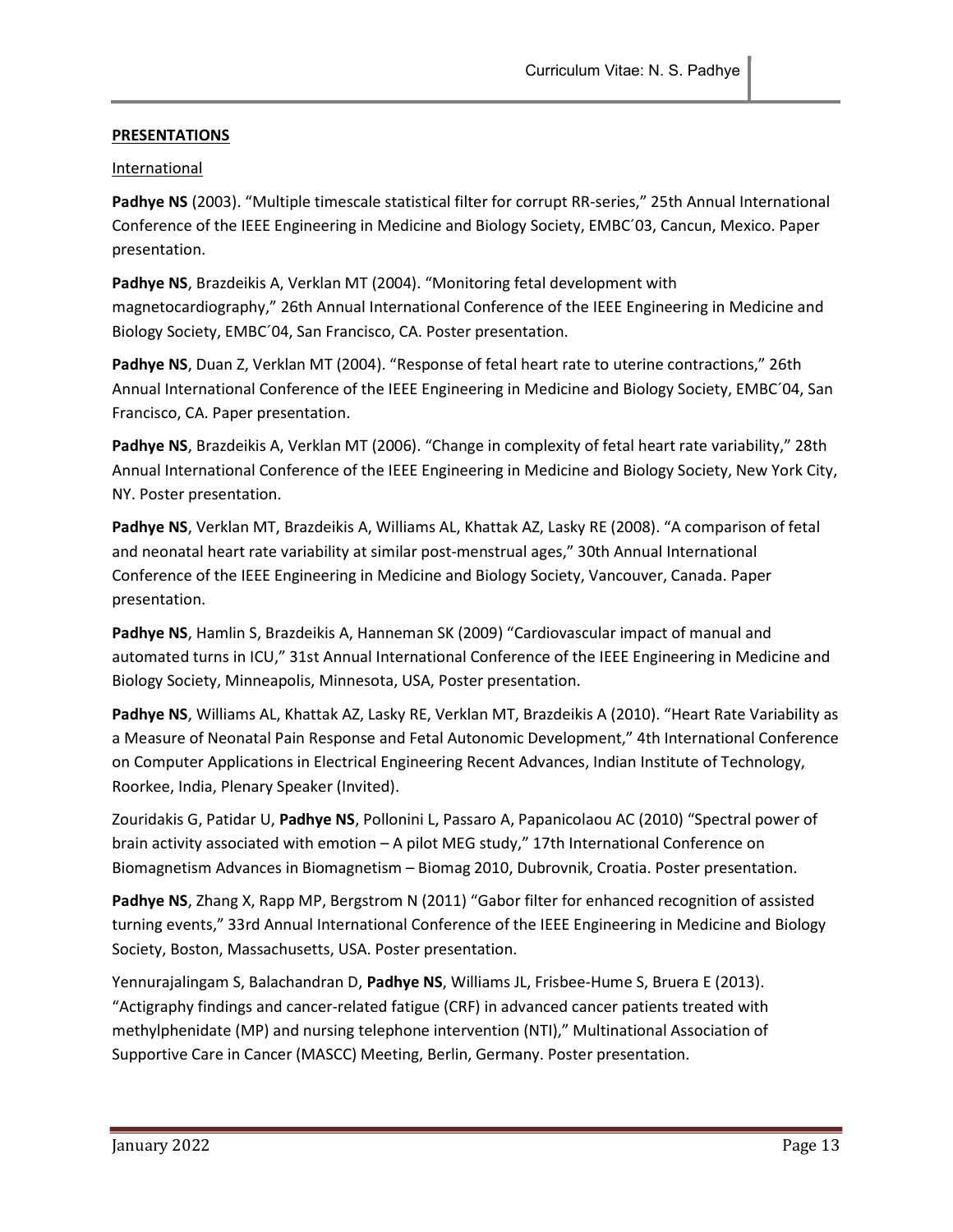Cahill JE, Lin L, Armstrong TS, Acquaye AA, Vera-Bolanos E, Gilbert MR, Padhye NS (2013). "Personal health records, symptoms, uncertainty and mood in brain tumor patients," 4th Quadrennial Meeting of the World Federation of Neuro-Oncology held in conjunction with the 2013 Scientific Meeting and Education Day of the Society for Neuro-Oncology, San Francisco, California. Poster presentation.

Branson S, Baun M, Kang D, Padhye NS, Bergstrom N, Barker S (2014). "Dosage effects of therapy dog visitation on loneliness, stress, anxiety and biological responses among the aging," International Society of Anthrozoloogy (ISAZ) 2014: Animals and Humans together - Partners in Society, Vienna, Austria. Poster presentation.

Padhye NS, Wang J (2015). "Pattern of active and inactive sequences of diabetes self-monitoring in mobile phone and paper diary users," 37th Annual International Conference of the IEEE Engineering in Medicine and Biology Society, Milan, Italy. Paper presentation.

Padhye NS, Wang J (2016). "Effect of Self-Monitoring Clusters on Weight and Hemoglobin A1c," 38th Annual International Conference of the IEEE Engineering in Medicine & Biology Society, Orlando, Florida. Paper presentation.

Li L, Arakaki, X, Tran T, Harrington M, Padhye NS, Zouridakis G (2016). "Brain Activation Profiles in Mtbi: Evidence from ERP Activity of Working Memory Response," 38th Annual International Conference of the IEEE Engineering in Medicine & Biology Society, Orlando, Florida, Poster presentation.

Branson, S., Boss, L., Padhye, N., Troetscher, T., & Ward, A. (June 2017). "Effects of animal-assisted intervention on biobehavioral stress responses in hospitalized children: A randomized controlled study," International Society of Anthrozoology Conference 2017: Human-Animal Interconnections, UC Davis, California, USA. Paper presentation.

Padhye, N. S., Bergstrom, N., Rapp, M. P., Etcher, L., Redeker, N. S. (2017). "Pressure ulcer risk detection from complexity of activity," 39th Annual International Conference of the IEEE Engineering in Medicine & Biology Society, Jeju Island, South Korea. Poster presentation.

Aggarwal, S. S., Ott, S. D., Padhye, N. S. (May, 2018). "Concussion Recovery In Adolescents: The Influence Of Race And Sex On Neurocognition," 2018 Annual Meeting, World Congress on Exercise is Medicine®, and World Congress on the Basic Science of Muscle Hypertrophy and Atrophy of the American College of Sports Medicine, Minneapolis, Minnesota. Poster presentation.

Branson, S., Boss, L., Padhye, N., Gee, N., & Troetscher, T. (July 2018). "Biobehavioral profiles of attachment to cats in community dwelling older adults," International Society of Anthrozoloogy (ISAZ) 2018: Animals in Our Lives: Multidisciplinary Approaches to the Study of Human-Animal Interaction, Sydney, Australia. Paper presentation.

Branson, S., Boss, L., Hamlin, S., & Padhye, N. (July, 2019). "Feasibility Pilot of Animal-Assisted Activity in Critically Ill Older Adults: A Small Randomized Controlled Trial," 28th Annual International Society of Anthrozoology Conference: Animals in the Public Eye: Human Interactions and Perceptions of Animals, Orlando, Florida. Poster presentation.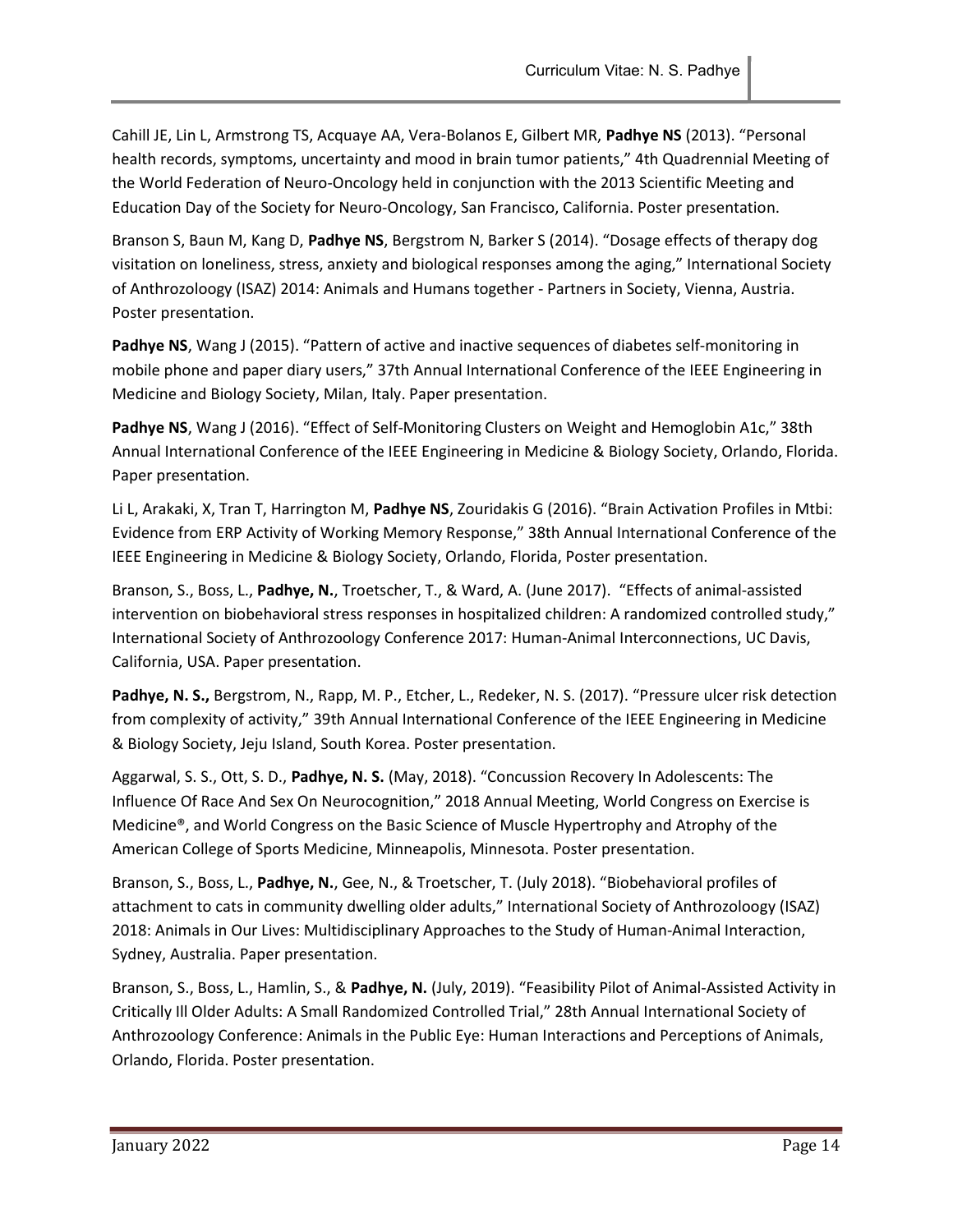Padhye, N. S., & de Oliveira Otto, M. (July, 2019). "Information Theoretic Measures of Diversity." Oral and e-poster presentations at Joint Statistical Meetings (JSM) 2019, Denver, Colorado.

Padhye, N. S., & Santa Maria, D. (2020, August 4). Longitudinal Treatment Effect and Non-Ignorable Missing Values of a Binary Response [Oral Presentation]. Joint Statistical Meetings, Philadelphia.

### National

Padhye, N. S. (2004). "Chronobiological data modeling," National Congress on the State of the Science in Nursing Research, Washington, D.C. Paper Presentation.

Padhye, N. S. (2008). "Fetal magnetocardiography to facilitate the study of autonomic nervous system development," National Congress on the State of the Science in Nursing Research, Washington, D.C. Paper Presentation.

Cahill J, Padhye NS, Vera-Bolanos E, Gning I, Mendoza T, Gilbert M, Armstrong, T (2012). "Exploration of symptom clusters in patients with primary and metastatic brain cancer," National State of the Science Congress on Nursing Research, Washington, DC. Paper Presentation.

Padhye NS, Hanneman SK (2012). "Estimation of circadian rhythm with allowance for uncertain time period," in Symposium on Circadian Rhythms in Acute and Chronic Illness at the National State of the Science Congress on Nursing Research, Washington, DC. Paper Presentation.

Hanneman SK, Padhye NS (2012). "Circadian Rhythms in a Porcine Adult ICU Model," in Symposium on Circadian Rhythms in Acute and Chronic Illness at the National State of the Science Congress on Nursing Research, Washington, DC. Paper Presentation.

Vincent MA, Hanneman SK, Padhye NS, Smolensky M, Kang D-H (2012). "ICU Patient Core Body and Ambient Temperature 24-Hr Patterns and Illness Severity," in Symposium on Circadian Rhythms in Acute and Chronic Illness at the National State of the Science Congress on Nursing Research, Washington, DC. Paper Presentation.

Leyden KL, Hanneman SK, McCarley CA, Padhye NS (2012). "Activity-rest circadian rhythms in COPD," in a Symposium on Circadian Rhythms in Acute and Chronic Illness at the National State of the Science Congress on Nursing Research, Washington, DC. Paper Presentation.

Hamlin SK, Hanneman SK, Padhye NS, Lodato RF (2012). "Hemodynamic Changes Associated with Manual and Automated Lateral Rotation in Mechanically Ventilated ICU Patients," National State of the Science Congress on Nursing Research, Washington, DC. Paper Presentation.

Padhye NS, Wang J (2014). "Pattern of adherence to diet and physical activity self-monitoring using smart phones versus paper diaries in a pilot intervention study among diabetes patients," National State of the Science Congress on Nursing Research, Washington, DC. Paper Presentation.

Branson, S., Baun, M., Padhye, N., Kang, D.H., Bergstrom, N., & Barker, S. (2015, June). "The relationship of pet ownership and pet attachment on psychosocial, biological, and executive function in the disadvantaged homebound elderly," International Society of Anthrozoloogy (ISAZ). Saratoga Springs, NY. Poster presentation.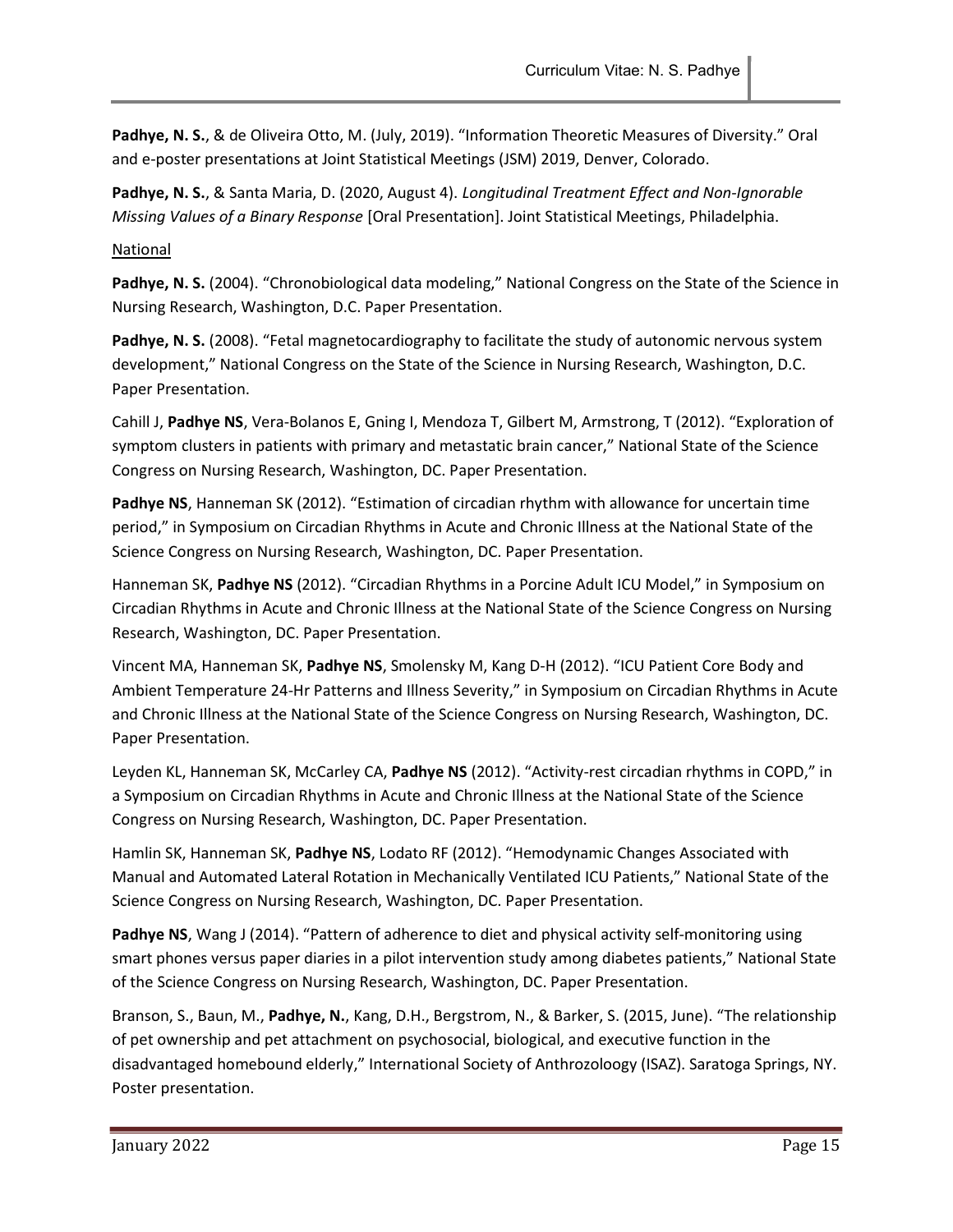Hanneman, S. K., Padhye, N. S., Burk, R., Whitehead, L. W. (2016). "Effect of Light at Night on Salivary Melatonin Level and Circadian Rhythm," State of the Science Congress, Council for the Advancement of Nursing Science, Washington, D. C. Paper Presentation.

Santa Maria, D. M., Padhye, N. S., Gallardo, K., Johnson, K., Swain, H., Tortolero-Emery, S., Businelle, M. (2016). "Use of Ecological Momentary Assessment to Determine the Relation between Stress and Sexual Risk Behaviors among Homeless Youth," State of the Science Congress, Council for the Advancement of Nursing Science, Washington, D. C. Paper Presentation.

Ahn, H., Woods, A., Choi, E., Padhye, N., & Fillingim, R. (2017). "Efficacy of Transcranial Direct Current Stimulation on Clinical Pain Severity in Older Adults with Knee Osteoarthritis Pain: A Double-Blind, Randomized, Sham-Controlled Pilot Clinical Study," 36th Annual Scientific Meeting of the American Pain Society, Pittsburgh, Pennsylvania. Poster Presentation.

Jang, A., Hwang, S.-K., Padhye, N. S., & Meininger, J. C. (2017). "Effects of cognitive behavior therapy on heart rate variability and gastrointestinal symptoms and emotional status in female students with constipation-predominant irritable bowel syndrome: An exploratory subgroup analysis of a randomized controlled trial," Digestive Disease Week, Chicago, Illinois. Paper Presentation.

Santa Maria, D., Padhye, N. S., Yang. Y, Gallardo, K. G., Businelle, M. S. (2018, April). "Predicting sexual behaviors among homeless young adults using ecological momentary assessment," 39<sup>th</sup> Annual Meeting of the Society of Behavioral Medicine, New Orleans, LA. Paper Presentation.

Hanneman, S., Kamat, S., Padhye, N., Whitehead, L. (Sep, 2018). "Light-at-Night and Salivary Interleukin (IL)-6 Levels." Paper presentation at the 2018 State of the Science Congress on Nursing Research, Washington, D.C.

Branson, S., Boss, L., Hamlin, S. & Padhye, N. S. (Nov, 2018). "Animal-Assisted Activities Improving Stress in Critically Ill Older Patients: A Pilot & Feasibility Study." Poster presentation at Gerontological Society of America's 70<sup>th</sup> Annual Scientific Meeting, Boston, Massachusetts.

Otto, M. C., Wu, J. H., Thacker, E. L., Lai, H., Lemaitre, R. N., McKnight, B., Padhye, N., Song, X., King, I. B., Lopez, O., Siscovick, D., & Mozaffarian, D. (Mar, 2019). "Longitudinal Associations of Omega-6 and Omega-3 Plasma Phospholipid Polyunsaturated Fatty Acids With Dementia in Older Adults: the Cardiovascular Health Study." Paper presentation at the Epidemiology and Prevention Lifestyle and Cardiometabolic Health Conference, Houston, Texas.

Cain, C.M., Mandell, D.J., Padhye, N.S., & Rozmus, C.L. (Nov, 2019). Impact of adult attachment style in outcome trajectories in a parent-focused early language development intervention. Poster presentation at the American Public Health Association Annual Meeting. Philadelphia, PA.

Santa Maria, D., & Padhye, N. S. (2020, November 6). Real World Utilization of JITAIs for Risk Prevention among Youth Experiencing Homelessnsess: From Development to Evaluation. [Invited Oral Presentation]. University of California San Francisco, School of Medicine, Center for AIDS Prevention Studies, San Francisco, CA (virtual).

### Regional/State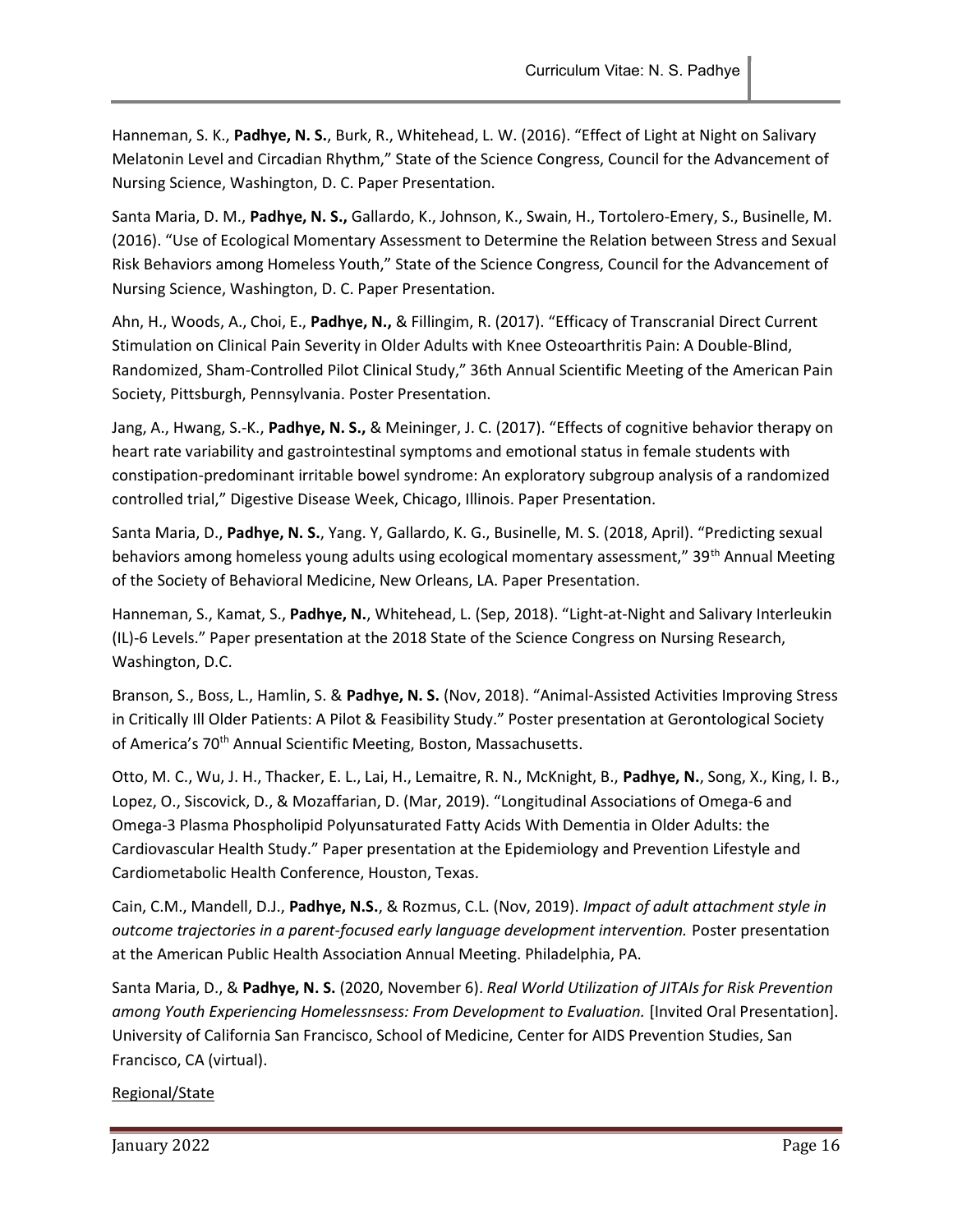Padhye NS, Verklan MT (2004). "Spectral analysis of fetal heart rate recovery from stress," Annual Conference of the University of Texas Center for Biomedical Engineering, Houston, Texas. Digital Poster Presentation.

Popper SF, Trammell J, Villarreal RE, Rapp MP, Padhye NS, Bergstrom N (2010). "Assessing the accuracy and precision of ankle-worn accelerometers in persons at risk for pressure ulcers," 24th Annual Conference of the Southern Nursing Research Society, Austin, Texas. Poster Presentation.

Hanneman SK, Vincent MA, Padhye NS (2010). "Exploration of Porcine Stress-Hormone Response to Critical Care," 24th Annual Conference of the Southern Nursing Research Society, Austin, Texas. Paper Presentation.

Popper SF, Trammell J, Villarreal RE, Rapp MP, Padhye NS, Bergstrom N (2010). "Assessing the accuracy and precision of ankle-worn accelerometers in persons at risk for pressure ulcers," 34<sup>th</sup> Annual Conference of the Midwest Nursing Research Society, Kansas City, Missouri. Poster Presentation.

Sanner J, Yu E, Udtha M, Padhye NS, Frazier L (2013). "Association of serotonin transporter gene polymorphisms with depressive symptoms and adverse cardiac events in patients with acute coronary syndrome," Southern Nursing Research Society, Little Rock, Arkansas. Poster Presentation.

Yu E, Sanner J, Udtha M, Padhye NS, Frazier L (2013). "Association of self-report depression history with depression scores during hospitalization for acute coronary syndrome and cardiac outcomes," Southern Nursing Research Society, Little Rock, Arkansas. Poster Presentation.

Yammine L, Frazier L, Padhye NS, Burg MM, Meininger J, (2013). "Severe depressive symptoms are associated with elevated endothelin-1 in younger patients with acute coronary syndrome," American Heart Association Scientific Sessions, Dallas, Texas. Poster Presentation.

Branson S, Baun M, Kang D, Padhye NS, Bergstrom N, Barker S (2014). "Dosage effects of therapy dog visitation on loneliness, stress, anxiety and biological responses among the aging," 28th Annual Conference of the Southern Nursing Research Society, San Antonio, Texas. Poster Presentation.

Mbue ND, Kang D, Meininger JC, Young-McCaughan S, Padhye NS, Varghese GN, Shank TC (2014). "The role of depression, stress, and self-management behaviors on metabolic control in patients with type 2 diabetes," 28th Annual Conference of the Southern Nursing Research Society, San Antonio, Texas. Poster Presentation.

Nguyen T, Padhye NS, Awakessien O, Wang, J (2014). "Comparing adherence to diet and physical activity self-monitoring using smart phones versus paper diaries in a pilot intervention study among diabetes patients," 28th Annual Conference of the Southern Nursing Research Society, San Antonio, Texas. Poster Presentation.

Schroedter, T., Coleman, D., Peck, M., Padhye, N., Gong, Y., Wang, J. (2017). "Technology Use and Needs for Seniors Aging in Place: A Cross Sectional Survey Study," Southern Nursing Research Society's Annual Conference, Dallas, Texas. Poster Presentation.

Local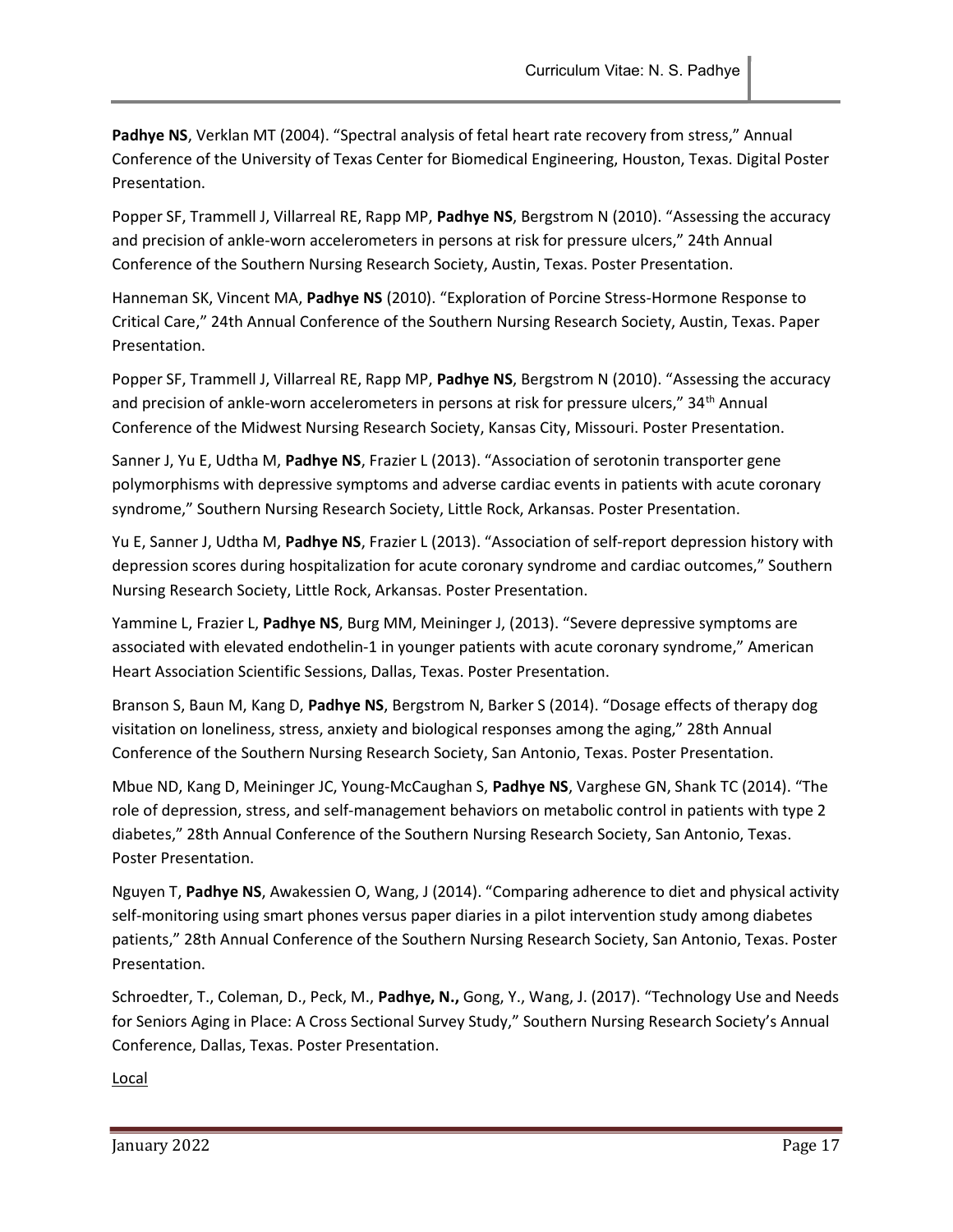Padhye, N. S. (2001). Statistical Analysis of the Solar Wind Magnetic Field, Research Seminar at the School of Nursing, The University of Texas Health Science Center at Houston, Speaker.

Padhye, N. S. (2002). "Circadian temperature rhythms in menstrual cycle phases," Biometry Seminar at the School of Public Health, The University of Texas Health Science Center at Houston, Speaker (Invited).

Padhye, N. S., & Hanneman, S. K. (2002). "Circadian Temperature Rhythms in Women," 8<sup>th</sup> Annual Research Day, The University of Texas Health Science Center at Houston. Poster Presentation.

Padhye, N. S. (2004). "Application of time series analysis Parts I and II," Seminar Series at The University of Texas School of Nursing, Houston, Speaker.

Padhye, N. S. (2004). "Fetal heart rate variability in the presence of uterine contractions," Biostatistics Seminar at The University of Texas School of Public Health, Houston, Texas. Speaker (Invited).

Padhye, N. S. (2005). "Longitudinal analysis of neonatal heart rate variability," Biostatistics Seminar at The University of Texas School of Public Health, Houston, Texas. Speaker (Invited).

Rapp MP, Padhye NS, Bergstrom N (2006). "Relationship of pressure ulcers to entropy of skin temperature," 23rd Annual Houston Conference on Biomedical Engineering Research, Houston, Texas. Poster Presentation.

Padhye NS, Brazdeikis A, Verklan MT (2006). "Change in complexity of fetal heart rate variability," Research Day: New Pathways to Discovery - Clinical and Translational Research in the 21st Century, The University of Texas Health Science Center, Houston, Texas. Poster Presentation.

Padhye, N. S. (2007). "Uterine contractions and fetal heart rate variability," Biostatistics Seminar at The University of Texas School of Public Health, Houston, Texas. Speaker (Invited).

Padhye, N. S. (2009). "Heart rate variability in fetuses and neonates," 26th Annual Houston Conference on Biomedical Engineering Research, Houston, Texas. Paper Presentation.

Branson, S., Baun, M., Padhye, N., Kang, D.H., Bergstrom, N., & Barker, S. Poster presentation (2014, April). "Dosage effects of therapy dog visitation on biobehavioral responses among the aging," UTHealth Houston School of Nursing Research and Quality Research Symposium, Houston, Texas. Poster presentation.

Aggarwal S, Armstrong T, Ott S, Meininger J, Padhye NS (2016). "Clinical and Demographic Predictors of Concussion Recovery in Adolescents: A Retrospective Study," 4th Annual Sport Concussion Symposium, Houston, Texas. Poster Presentation.

Robertson L, Hanneman SK, Padhye NS, Gilder T (2016). "Interrater Reliability Estimates for Scoring the Richards-Campbell Sleep Questionnaire," UTHealth School of Nursing Research Day, Poster Presentation.

Hanneman SK, Padhye NS, Whitehead L (2016). "Effect of Light at Night on Salivary Melatonin Levels and Circadian Rhythm," UTHealth School of Nursing Research Day. Paper Presentation.

Hanneman, S. K., Kamat, S., Padhye, N. S., Whitehead, L. W. (2017). "Effect of Light at Night on Salivary Interleukin (IL)-6 Levels," UTHealth School of Nursing Research Day, Houston, Texas. Paper Presentation.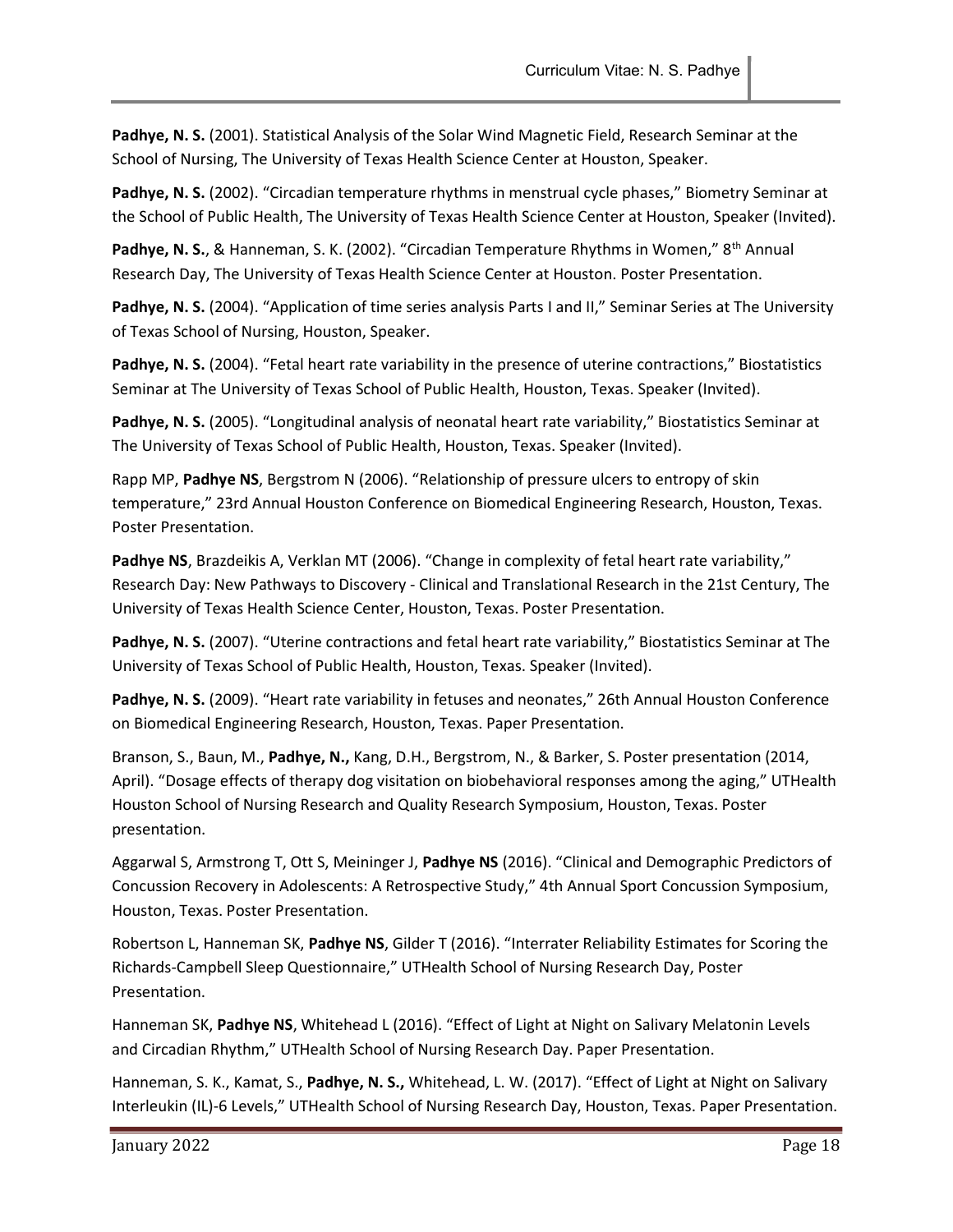Schroedter, T., Coleman, D., Peck, M., Padhye, N., Gong, Y., Wang, J. (2017). "Technology Use and Needs for Seniors Aging in Place: A Cross Sectional Survey Study," UTHealth School of Nursing Research Day, Houston, Texas. Paper Presentation.

Padhye, N. S., Bergstrom, N., Rapp, M. P., Etcher, L., Redeker, N. S. (2017). "Is the complexity of activity indicative of pressure ulcer risk?," UTHealth School of Nursing Research Day, Houston, Texas. Paper Presentation.

Padhye, N. S., Santa Maria, D. M., Yang, Y., Gallardo, K., Businelle, M. (2017). "Drug Use and Sexual Risks among Homeless Youth: Results of an Ecological Momentary Assessment," UTHealth School of Nursing Research Day, Houston, Texas. Paper Presentation.

Branson, S., Boss, L., Hamlin, S. & Padhye, N. (2018, April). "Biobehavioral effects of therapy dog visitation in elderly intensive care unit patients: A pilot and feasibility study," 2018 Research/Evidence-Based Practice Day at Cizik School of Nursing, Houston, Texas. Poster presentation.

### PROFESSIONAL SERVICE

#### Editorial Boards/Panels

Nursing Research, Member, Quantitative Methods Review Panel, May 2016 – present.

### Professional Service

- Center for Computational Biomedicine, The University of Texas Health Science Center at Houston, Member, 2001 – 2004.
- 24th Annual International Conference of the IEEE Engineering in Medicine and Biology Society, Houston, Texas, Member of Judging Panel for Best Student Paper International Competition, October 2002.

Sigma Xi Scientific Research Society, Member, 2003 – 2008.

- Science Center Program, U.S. Civilian Research and Development Foundation, U.S. Department of State, Reviewer of Grant Proposal, 2003.
- 30<sup>th</sup> to 33<sup>rd</sup> Annual International Conference of the IEEE Engineering in Medicine and Biology Society, Served as Reviewer for Conference Manuscripts, 2008, 2009, 2010, 2011.

### Professional Memberships

American Physical Society, Member, 1995 – 2016 American Geophysical Union, Member, 1998 – 2011 IEEE Engineering in Medicine and Biology Society, Member, 2002 – 2020 IEEE Signal Processing Society, Member, 2004 – 2020 American Statistical Association, Member, 2018 – present

### Institutional Service

Cizik School of Nursing at The University of Texas Health Science Center at Houston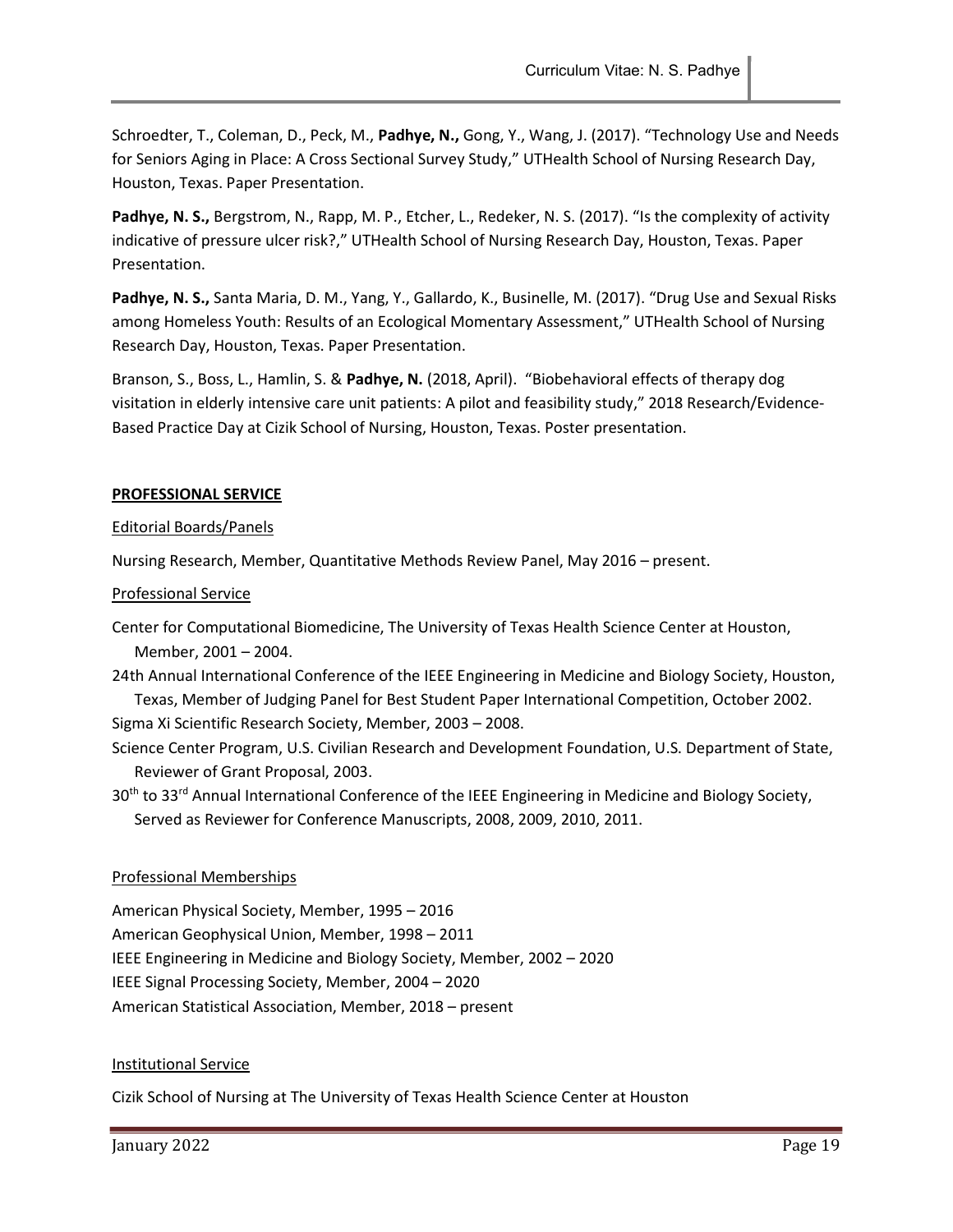Faculty Life Council, Member, Sep 2003 – Aug 2005; Member, Sep 2009 – Aug 2011; Member, Sep 2020 – present. Master's Degree Council, Member, Dec 2003 – Jan 2004. Intramural Scientific Review Panel, Member, Sep 2004 – Aug 2008, Mar 2018, Mar 2019 PhD Council (formerly Doctoral Degree Council), Member, July 2006 – present. Doctoral Student Writing Award, Member, Judging Panel, April 2008, 2009, 2014. Information Technology Committee, Member, May 2008 – present. Appointment, Promotion, Tenure, and Review (APTR) Committee, Member, Sep 2009 – Aug 2011; Member, Sep 2020 – present. Research Advisory Council, Member, Sep 2017 – present. Faculty Search Committee, May 2018 – May 2020 Search Committee, Department of Research, Co-Chair, Jun 2020 – Sep 2020; Member, Oct 2020 – Apr 2021; Chair, Apr 2021 – present. Strategic Planning Committee, Research Department, Member, Sep 2020 – Jan 2021.

The University of Texas Health Science Center at Houston Research Day, Member of Judging Panel for Best Poster Competition, October 2003. Executive Information Technology Governance Committee, Member, Jan 2005 – Aug 2007. Research Technology Subcommittee, Member, April 2006 – Aug 2007. Interfaculty Council, Member, Sep 2011 – Aug 2014. Research Conflict of Interest Committee, Member, Sep 2020 – present.

#### Community Service

Science and Engineering Fair of Houston Served on Judging Panels, Mar 2008, 2009, 2010, 2012.

#### OPTIONAL APPENDICES

#### Courses Taught

Department of Physics, University of Texas at Austin

Teaching Assistant for several courses from Fall 1991 to Fall 1993.

Physical Science: Mechanics and Heat, Introductory course and laboratory for non-science majors

(PS 303), 3 credit hours, Assistant Instructor, Spring 1994.

Department of Physics, University of Delaware

Fundamentals of Physics I, Introductory mechanics for science and engineering students (PHYS 207), 4 credit hours, Instructor, Summer 1999.

Cizik School of Nursing, The University of Texas Health Science Center at Houston

Independent Study (N7700), "Biological Rhythm Analysis," 3 credit hours, Instructor, Fall 2002, Spring 2006, Fall 2008.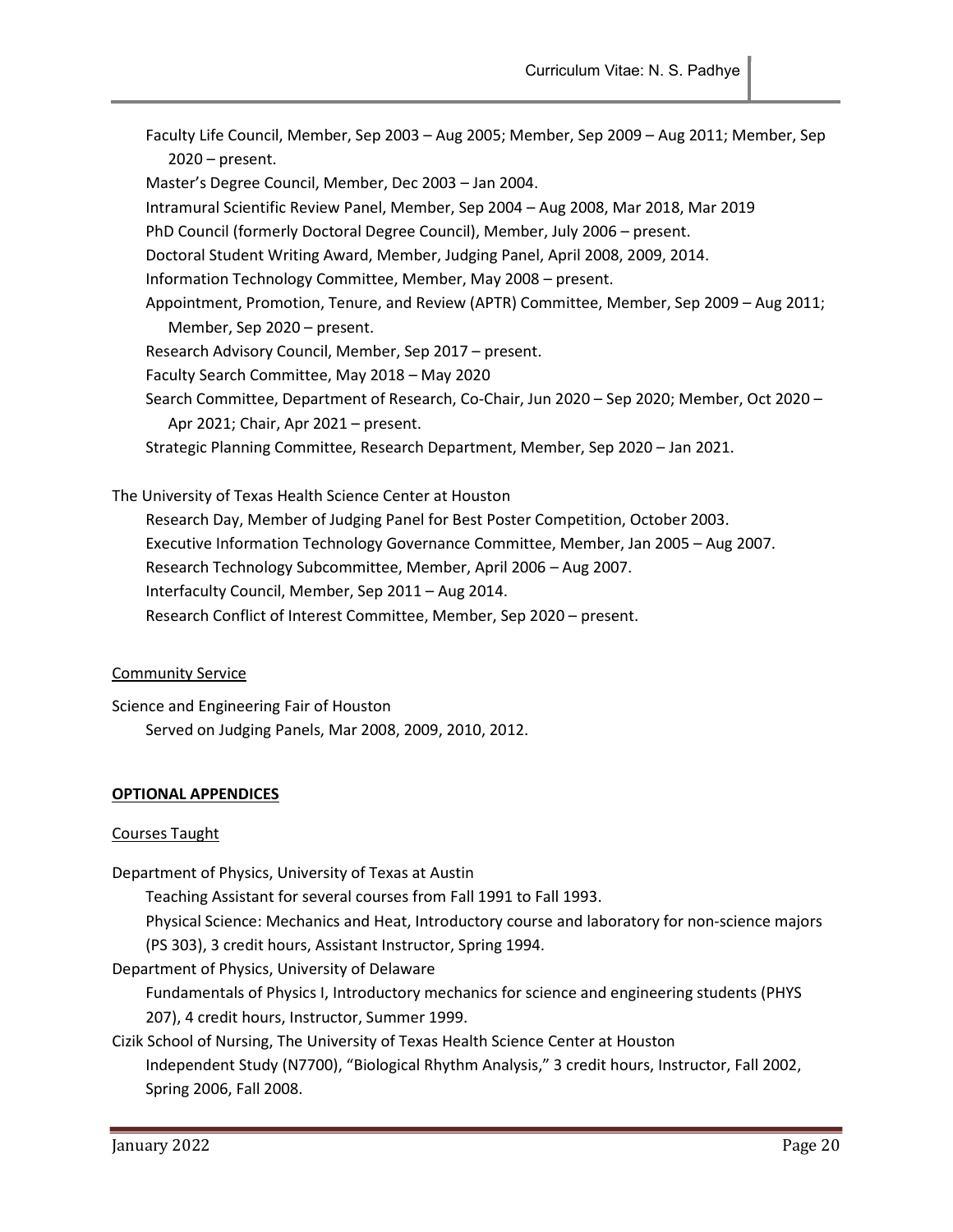Independent Study (N7700), "Research Methods in Biocomplexity," 3 credit hours, Instructor, Summer 2004.

Advanced Statistics for Clinical Research Part I (N7521), 4 credit hours, Co-Instructor (25%), Spring 2005.

Advanced Statistics for Clinical Research Part II (N7506), 4 credit hours, Co-Instructor (30%), Summer 2005.

Independent Study (N7700), "Time Series Analysis," 3 credit hours, Instructor, Spring 2006. Statistics in Nursing (N5506), 2 credit hours, Course Coordinator and Instructor, Fall 2006 – Summer 2017 (offered year-round every Spring, Summer, and Fall semester).

Independent Study (N7700), "Spectral Estimation of Circadian Rhythms," 3 credit hours, Instructor, Fall 2010.

Independent Study (N7700), "Multivariate Analysis," 4 credit hours, Instructor, Spring 2011.

Independent Study (N7700), "Ensemble Averaging," 3 credit hours, Instructor, Spring 2011.

Advanced Statistics for Clinical Research I (N7505), 4 credit hours, Instructor, Fall 2011 – present (every Fall).

Advanced Statistics for Clinical Research II (N7506), 4 credit hours, Instructor, Spring 2012 – present (every Spring).

Independent Study (N7700), "Regression Analysis," 3 credit hours, Instructor, Summer 2012. Independent Study (N5522), "Longitudinal Data Analysis," 3 credit hours, Instructor, Summer 2015. Independent Study (N7700), "Generalized Linear Models," 3 credit hours, Instructor, Spring 2017.

# List of Project/Thesis/Dissertation Advisees

Cizik School of Nursing, The University of Texas Health Science Center at Houston

- Poulin, Gregory. Comparison of Continuous and Intermittent Arterial Blood Gas Monitoring in Swine, MSN, May 2002. Member, Thesis Committee.
- McCarley, Cynthia. Temporal Patterns of Dyspnea, Fatigue, and Pulmonary Expiratory Flow Rate in Patients with Chronic Obstructive Pulmonary Disease, PhD, August 2003. Member, Dissertation Committee.
- Rapp, Mary Pat. Contribution of Activity and Skin Temperature to the Risk of Developing Pressure Ulcers in Nursing Facility Residents, PhD, May 2006. Member, Dissertation Committee.
- Helmreich, Rebecca. Obesity on Vagal Tone and HbA1c during Pregnancy, PhD, May 2010. Member, Dissertation Committee.
- Hamlin, Shannan K. Multi-Site Randomized Clinical Trial of Horizontal Positioning to Prevent and Treat Pulmonary Complications in Mechanically Ventilated Critically Ill Patients: A Hemodynamic Substudy, PhD, May 2010. Member, Dissertation Committee.
- Vincent, Mary Anne. Biomarker circadian rhythm profiles in mechanically ventilated critically ill patients, PhD, May 2011. Member, Dissertation Committee.
- Leyden, Katrina L. Circadian rhythm profiles in porcine ICU subjects, PhD, Aug 2012. Member, Dissertation Committee.